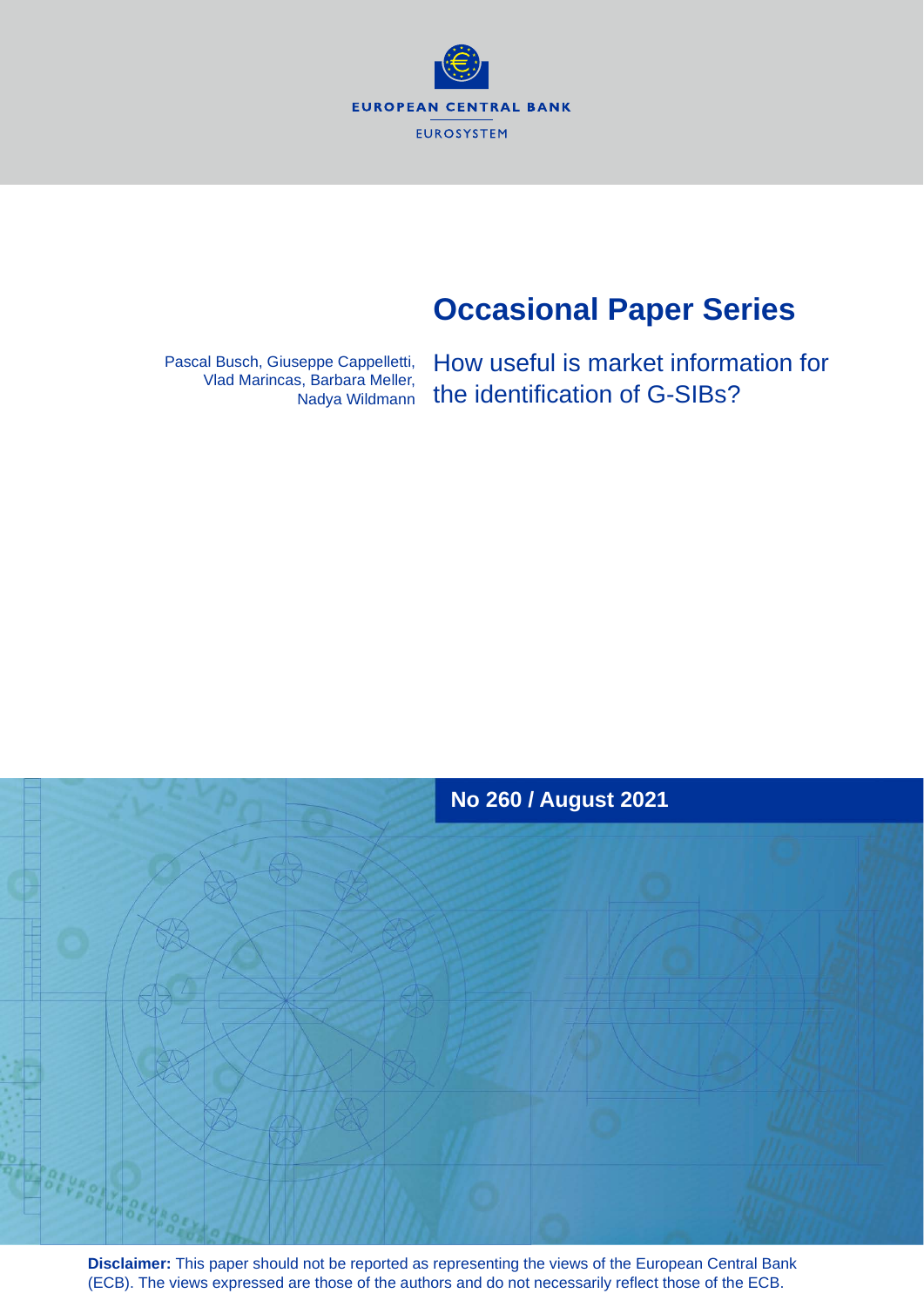# **Contents**

| <b>Abstract</b>                 |                                              |                                                         | $\overline{2}$          |  |  |  |  |
|---------------------------------|----------------------------------------------|---------------------------------------------------------|-------------------------|--|--|--|--|
|                                 |                                              | <b>Non-technical summary</b>                            | $\overline{\mathbf{3}}$ |  |  |  |  |
| 1                               |                                              | <b>Introduction</b>                                     |                         |  |  |  |  |
| $\mathbf{2}$                    | Market-based measures of systemic importance |                                                         |                         |  |  |  |  |
|                                 | 2.1                                          | Categorisation of market-based systemic risk measures   | 8                       |  |  |  |  |
|                                 | 2.2                                          | What does ACoVaR measure?                               | 9                       |  |  |  |  |
|                                 | 2.3                                          | Computing <b>ACoVaR</b>                                 | 12                      |  |  |  |  |
|                                 | 2.4                                          | ΔCoVaR across time and banks                            | 13                      |  |  |  |  |
| 3                               |                                              | Comparing <b>ACoVaR</b> and the G-SIB framework         | 17                      |  |  |  |  |
|                                 | 3.1                                          | <b>Overall comparison</b>                               | 17                      |  |  |  |  |
|                                 | 3.2                                          | Comparison at bank level                                | 18                      |  |  |  |  |
| 4                               |                                              | Using market data to inform the weighting of BCBS G-SIB |                         |  |  |  |  |
|                                 |                                              | <b>indicators</b>                                       | 22                      |  |  |  |  |
| <b>Policy implications</b><br>5 |                                              |                                                         |                         |  |  |  |  |
|                                 | <b>References</b>                            |                                                         | 28                      |  |  |  |  |
|                                 | <b>Appendix</b>                              |                                                         | 30                      |  |  |  |  |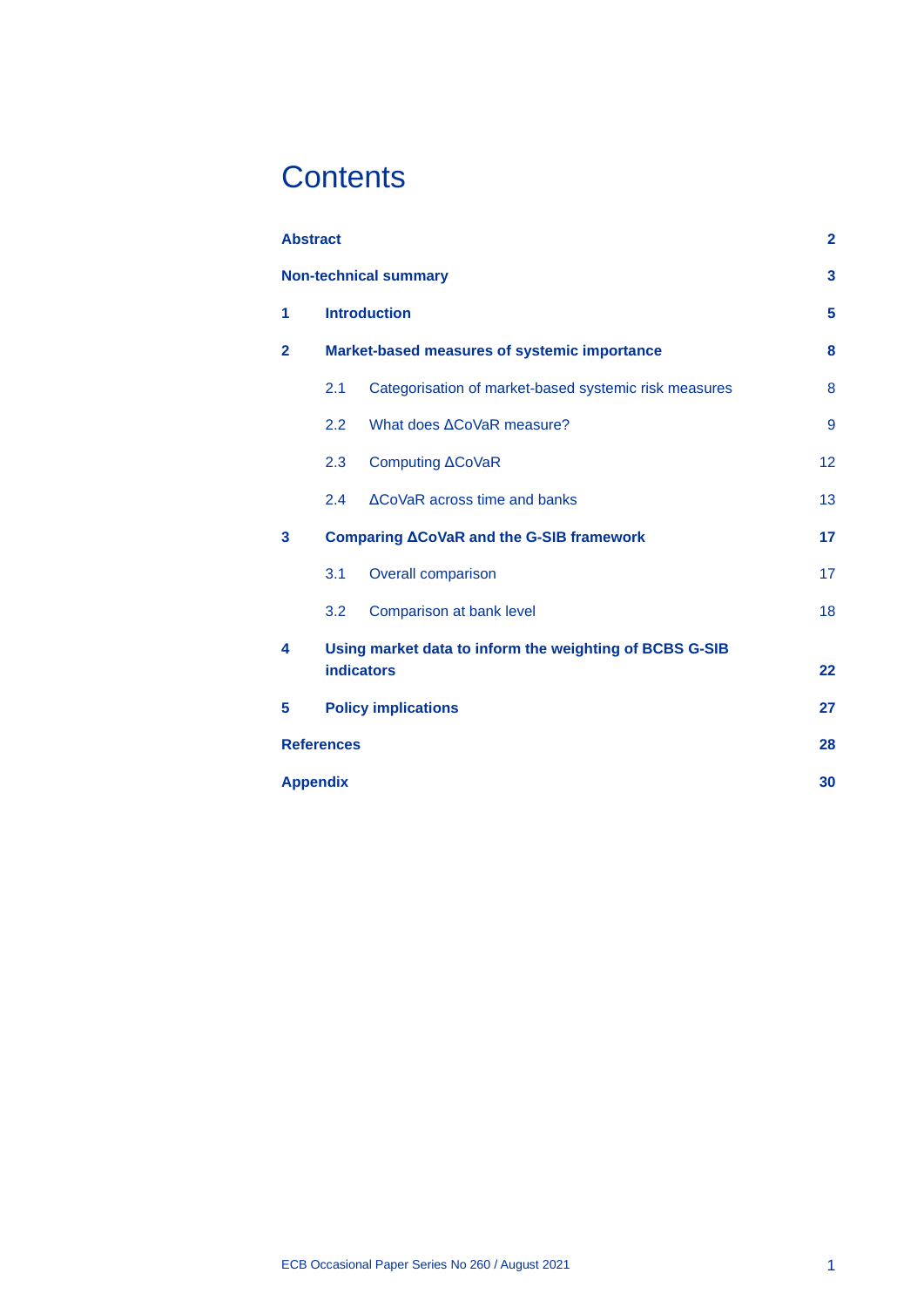## <span id="page-2-0"></span>Abstract

The Basel Committee on Banking Supervision (BCBS) framework used to identify global systemically important banks (G-SIBs) is based on banks' balance sheet information, leaving information derived from market data untapped. Among the most widely used market-based systemic risk measures, Adrian and Brunnermeier's (2016) Delta-Conditional Value at Risk (ΔCoVaR) best captures the system-wide loss-given-default (sLGD) and conditional impact concepts underlying the BCBS G-SIB methodology. In this paper we investigate, using a global sample of the largest banks, whether a score based on ΔCoVaR could be useful for ranking G-SIBs or for calibrating an alternative G-SIB indicator weighting scheme. In our first analysis we find that the ΔCoVaR score is positively correlated with all five of the systemic importance categories of the BCBS framework. However, considerable information/noise with regard to the ΔCoVaR score remains unexplained. Before more is known about this residual, a score based on ΔCoVaR is difficult to interpret and is inappropriate for identifying G-SIBs in a policy context. Besides, we find that a ranking based on ΔCoVaR is subject to substantial variability over time and across empirical specifications. In our second analysis we use ΔCoVaR to place the current static weighting scheme for G-SIB indicators on an empirical footing. To do this we regress ΔCoVaR on factors derived from the G-SIB indicators. This approach allows us to focus on the part of ΔCoVaR which can be explained by balance sheet information which alleviates the identified issues of interpretability and variability. The derived weights are highest for the cross-jurisdictional activity (43%) and size (27%) categories. We conclude that ΔCoVaR is not suitable for use as an alternative G-SIB score but could be useful for policymakers to pursue an empirically grounded weighting scheme for the existing G-SIB indicators.

**Keywords:** systemic risk measures, global systemically important banks, bank regulation.

**JEL codes:** G20, G21, G28.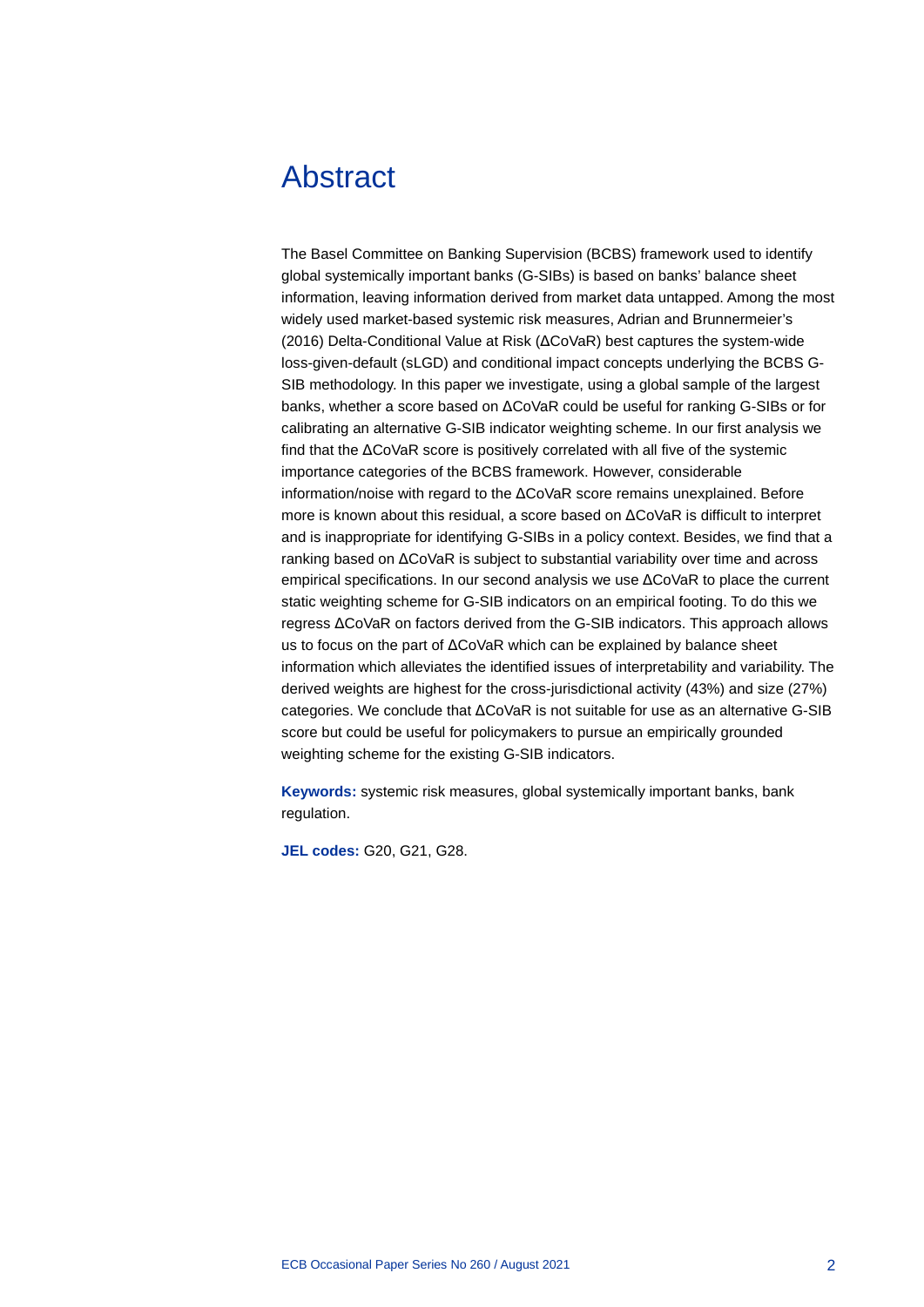## <span id="page-3-0"></span>Non-technical summary

In this paper we analyse how ΔCoVaR – a frequently used measure of systemic importance relying on stock price information – relates to the balance sheet indicators used by policymakers in the context of the G-SIB assessment. The extensive literature on market-based systemic risk measures is worth studying, as it offers a complementary perspective on banks' systemic importance. We analyse the suitability of ΔCoVaR both for ranking G-SIBs and for calibrating an alternative G-SIB indicator weighting scheme.

Market data generally provide information which might correlate with or complement balance sheet information such as that used in the BCBS's methodology for assessing G-SIBs. The potential advantages of market-based measures over balance sheet indicators with regard to evaluating the systemic footprint of banks are (i) their forward-looking nature, (ii) their availability in real-time at high frequency and over a long time horizon, (iii) the low cost of gathering these data and the ease with which they may be compared, and (iv) the fact that they are able to capture nonlinear dependencies. The challenges associated with using market-based indicators relate to (i) the unavailability of data for non-listed banks, as well as (ii) volatility reflecting factors not strictly related to the systemic footprint of a bank. For these reasons market-based measures may also be more difficult to interpret and use in policymaking.

Among the most commonly used market-based measures of systemic importance, ΔCoVaR, proposed by Adrian and Brunnermeier (2016), appears to have the greatest potential to proxy the impact a bank's distress would have on the wider economy. By contrast, other measures focus mostly on banks' probability of default (PD) or on the impact of system stress on a bank – e.g. SRISK, a measure proposed by Brownlees and Engle (2017). The first aspect is the relevant one when identifying G-SIBs in the spirit of the BCBS methodology.

For our empirical analysis we use a global sample of 73 publicly traded banks considered in the main sample in the BCBS G-SIB identification exercise. First, we construct a ΔCoVaR score and find that it is positively correlated with all five of the BCBS methodology's contagion channel categories, i.e. cross-jurisdictional activity, interconnectedness, complexity, substitutability and size. However, a correlation of 0.3 between the ΔCoVaR score and the overall G-SIB score suggests that ΔCoVaR contains a substantial amount of information other than that captured by the G-SIB indicators. Moreover, a bank which is identified as a G-SIB using the ΔCoVaR score is also identified as a G-SIB using the BCBS methodology only half of the time. Further work is still needed to evaluate whether and how the additional information contained in ΔCoVaR is linked to systemic importance. Lastly, there is considerable variation in banks' ΔCoVaR-based rankings depending on how and for what period of time we compute ΔCoVaR. We conclude that rankings based on ΔCoVaR alone are unsuitable for policy purposes as the unexplained part of ΔCoVaR is difficult to interpret and varies excessively.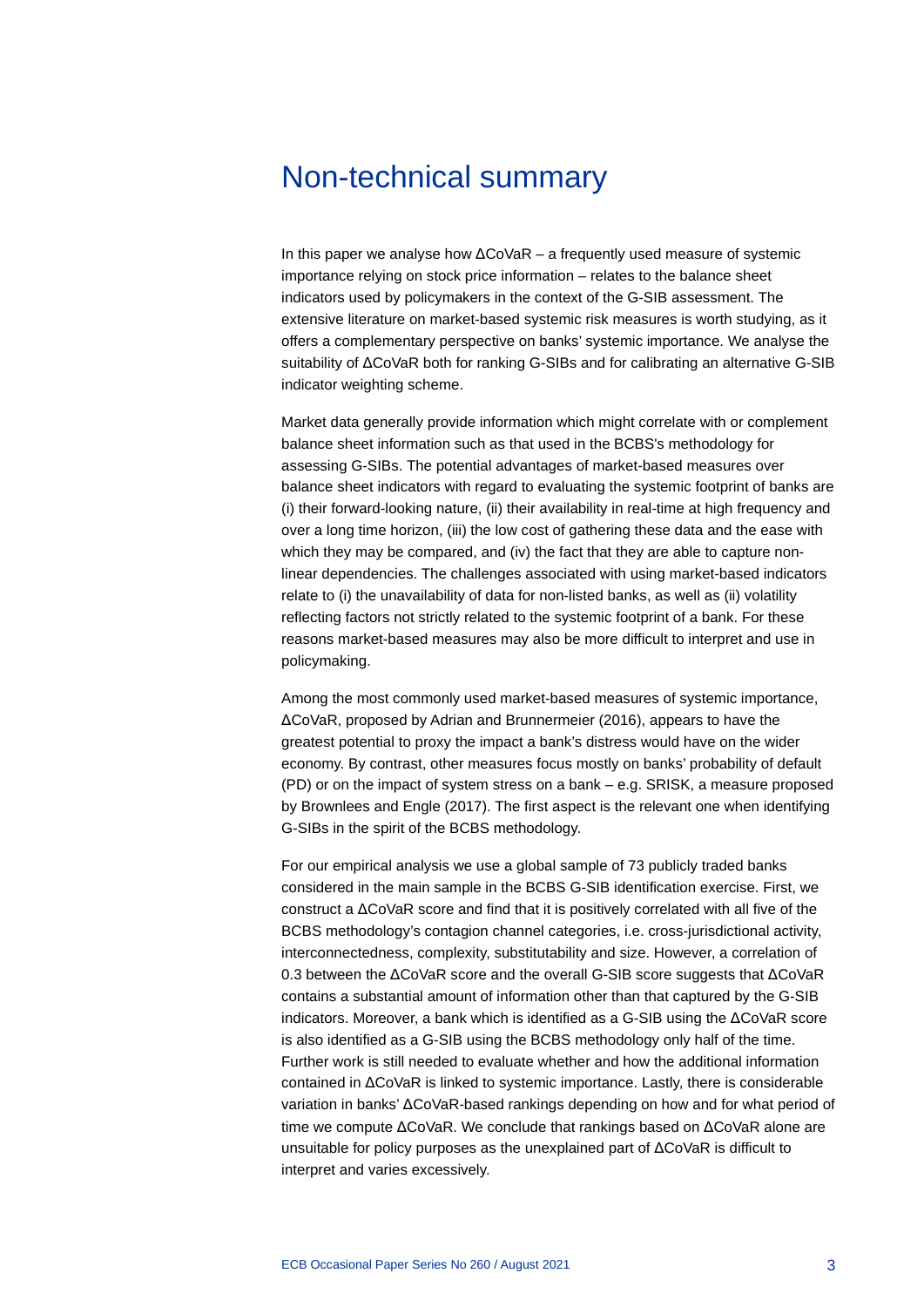Nevertheless, we find that the part of ΔCoVaR which can be attributed to the G-SIB indicators can still be useful for policy purposes, in particular to inform the weighting of the G-SIB indicators used to compute the overall G-SIB score. Currently, the weights of the indicators in the BCBS G-SIB methodology are not calibrated based on empirical evidence. Instead, standard setters have opted for simplicity, weighting the indicators equally within the five categories and in turn weighting the five categories equally to compute the final score. Following Passmore and von Hafften (2017), we use a factor analysis to determine the relative importance of each BCBS G-SIB indicator in explaining ΔCoVaR. The alternative weighting scheme allocates most weight to the cross-jurisdictional activity (43%) and size (27%) categories, as opposed to the current 20% weight for each. As the alternative weights are based on the part of ΔCoVaR which is explained by the established systemic importance proxies, neither the interpretability nor the variability of the new scores is an issue.

We conclude that while ΔCoVaR on its own is not suitable for identifying G-SIBs in a policy context, it could be useful in providing an empirically grounded weighting scheme for the BCBS G-SIB indicators.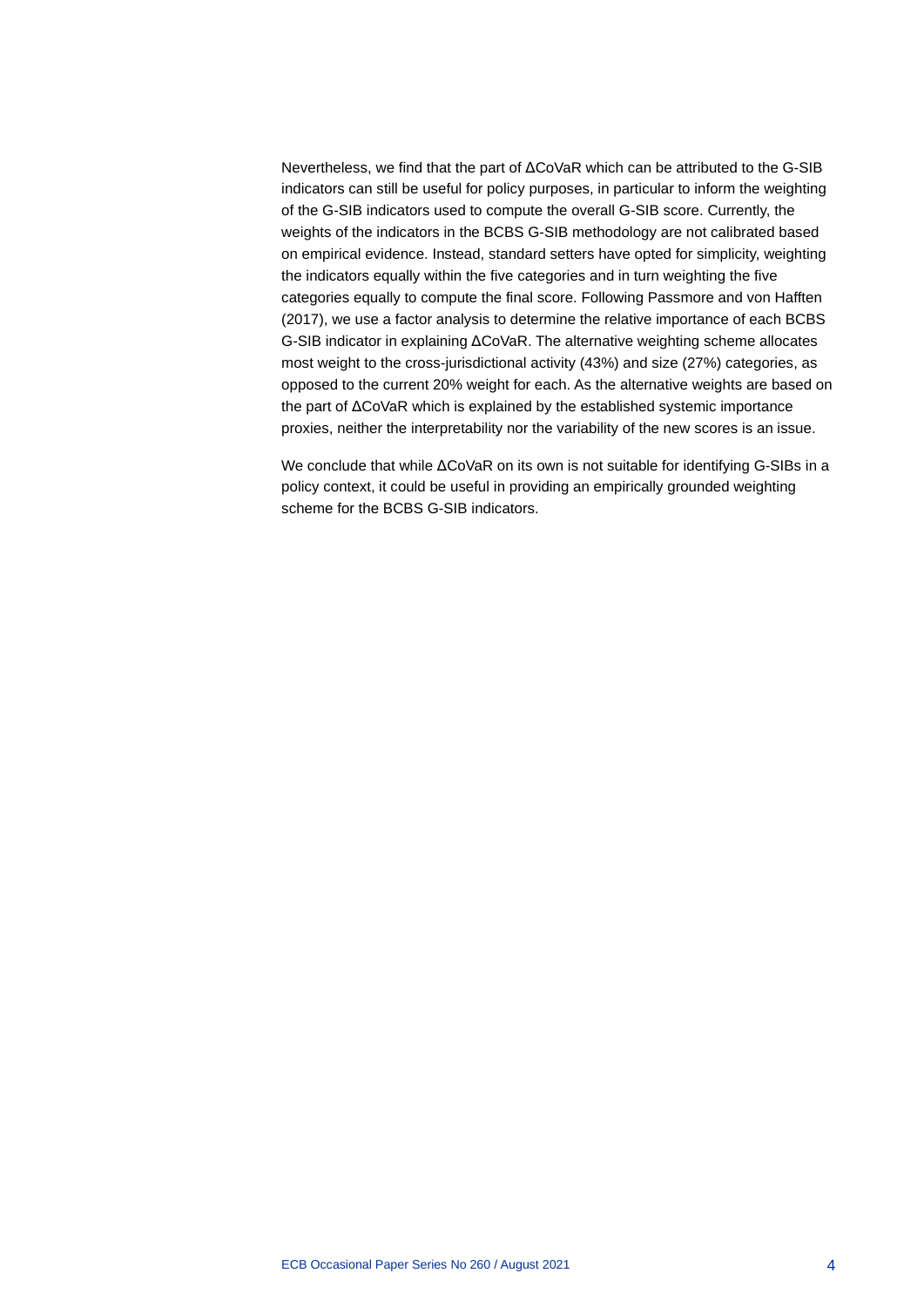## 1 Introduction

<span id="page-5-0"></span>During the 2007-09 financial crisis, spillovers among financial institutions induced by the solvency and liquidity problems faced by some banks gave rise to system-wide financial distress which impaired the stability of the entire financial system. Since then, the largest, most interconnected and most complex banks have been subject to enhanced regulation, given the potential losses their failure might impose on the global banking system and economy. These institutions have been identified as global systemically important banks (G-SIBs) and are subject to additional loss absorbency requirements as set out in the BCBS G-SIB framework.

The approach used by BCBS (2011) to identify G-SIBs has both advantages and disadvantages. The G-SIB score is intuitive, easy to communicate and generally stable over time, making it suitable for policy purposes. At the same time, there are some drawbacks: (i) it is backward looking in nature, (ii) it may be less capable than market-based measures in identifying more recent trends or vulnerabilities which are not captured by end-of-year balance-sheet data (e.g. information contagion), and (iii) it may encourage and reflect window dressing towards the end of the reporting period<sup>[1](#page-5-1)</sup>.

Market data provide an alternative source of information which might be used to complement the balance sheet information used in the BCBS (2011) approach. The potential advantages of market-based measures include (i) their forward-looking nature, (ii) their availability in real-time at high frequency and over a long time horizon, (iii) the low cost of gathering these data and the ease with which they may be compared, and (iv) the fact that they are able to capture non-linear dependencies.[2](#page-5-2) The challenges associated with using market-based indicators relate to (i) data availability (only publicly traded banks) as well as (ii) noisy and thus potentially misleading signals, such as the impact of volatile liquidity premiums amid periods of low market liquidity, particularly during times of financial distress or when accompanied by government intervention.[3](#page-5-3) Market-based indicators can therefore be more difficult to interpret.<sup>[4](#page-5-4)</sup>

<sup>1</sup> For example, Behn et al. (2019) show that G-SIBs are likely to reduce their activities around year-end, which in turn affects the buffer requirements they receive under the G-SIB framework.

<span id="page-5-2"></span><span id="page-5-1"></span><sup>2</sup> For example, Adrian and Brunnermeier (2016) argue that as a result of different contagion channels the measured co-movement of institutions' assets and liabilities tends to rise above and beyond levels justified purely by fundamentals.

<span id="page-5-3"></span>Löffler and Raupach (2018) demonstrate that a change in a bank's systematic risk, idiosyncratic risk, size or contagiousness may increase the risk of the financial system but lower the measured systemic risk contribution of the bank. This may indicate that measures of systemic risk, when applied through regulation, may incentivise banks to minimise their systemic risk contribution, which may create adverse outcomes for the financial system as a whole. In this regard, risk metrics used for policymaking should be kept simple, transparent and conceptually well defined.

<span id="page-5-4"></span>Market-based measures typically do not distinguish between different contagion channels - instead they estimate the overall impact of all contagion channels on market prices. A change in a marketbased measure cannot, therefore, be attributed to a specific contagion channel. While this is a drawback, the same feature renders market-based measures immune to the critique of the Basel methodology, according to which the methodology does not account for the potential magnification or double-counting of different contagion channels and assumes a linear increase of sLGD along with the indicator values.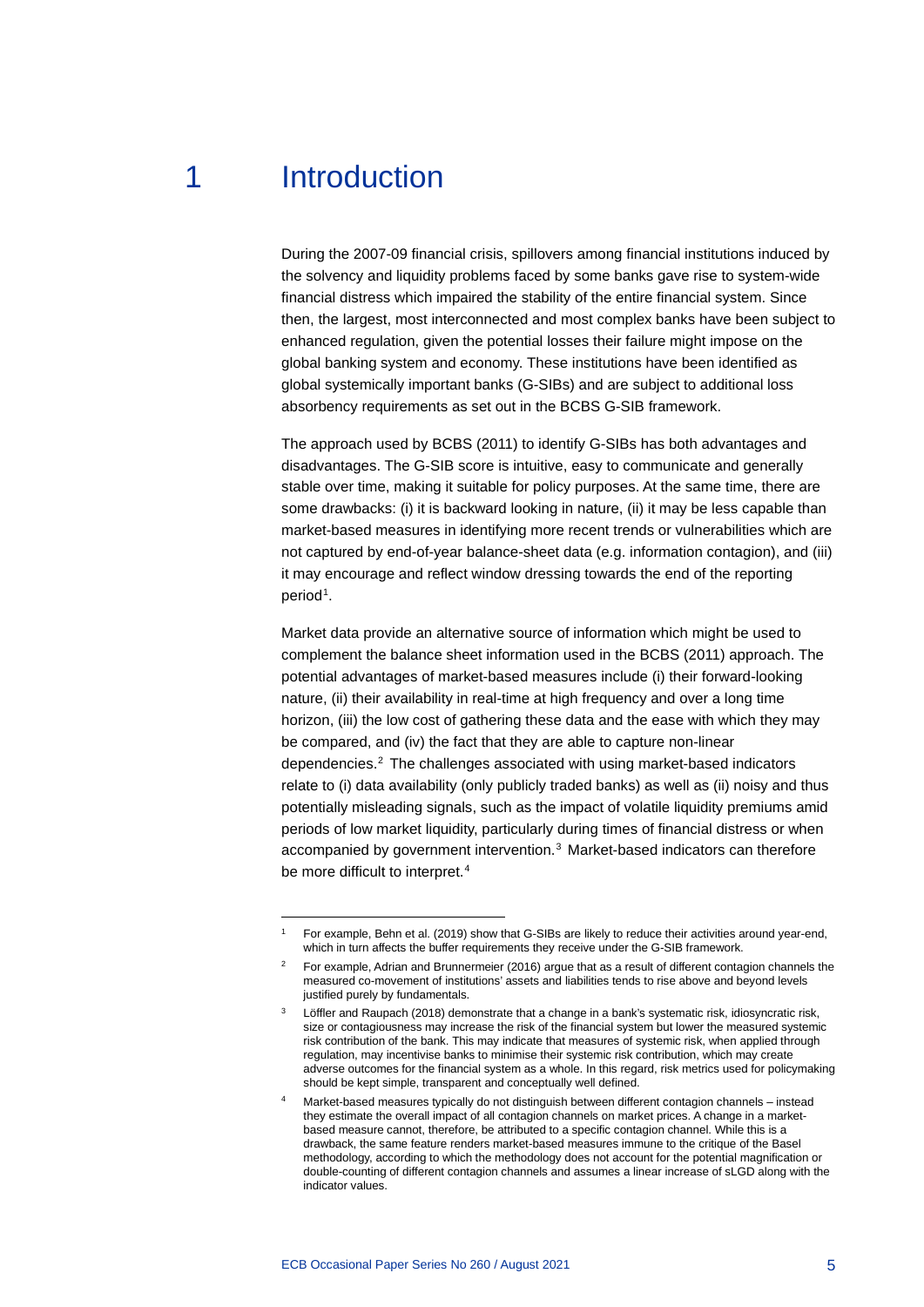Of the most widely used systemic importance measures based on market information, the ΔCoVaR measure proposed by Adrian and Brunnermeier (2016) is, in our view, conceptually closest to the loss-given-default (LGD) concept used by the BCBS in their assessment of G-SIBs. The BCBS (2018) states that "global systemic importance should be measured in terms of the impact that a bank's failure can have on the global financial system and wider economy, rather than the risk that a failure could occur". In Chapter 2, we provide a discussion and a categorisation of different measures which all rely on market data to measure systemic importance.

We then analyse what drives systemic importance as measured by ΔCoVaR. To do this we collect stock returns for all the publicly traded banks considered in the main sample of the BCBS G-SIB exercise from 2011 to 2018. Generally, we estimate ΔCoVaR using a parsimonious specification, whereby a bank's systemic importance rests on two determinants: (i) the sensitivity of market returns to changes in the bank's returns, and (ii) the magnitude of a bank's loss event relative to its median state. During the financial crisis high levels of average ΔCoVaR were driven mainly by large losses, while in later years the sensitivity of market returns played a more pronounced role. The cross-sectional variation in ΔCoVaR also depends mainly on the sensitivity of market returns to a bank's stock returns, while the magnitude of individual loss events is less relevant.

We also analyse which contagion channels drive systemic importance as measured by ΔCoVaR. To do this we compare the different indicators of systemic importance used in the BCBS G-SIB framework (i.e. cross-jurisdictional activity, size, interconnectedness, substitutability and complexity) with ΔCoVaR. We find that cross-jurisdictional claims and liabilities, complexity and substitutability capture some of the information provided by ΔCoVaR. Notably, the relationship between ΔCoVaR and a bank's size is ambiguous. The correlation with the size indicator is the lowest of all the indicators and the direction depends on a few outlier banks. The correlation with the overall G-SIB score is 0.3 and we conclude that ΔCoVaR contains a substantial amount of information in addition to that captured by the G-SIB indicators. Whether this residual information can be attributed to systemic importance or not is, however, a matter for future research.

Chapter 3 explores how for individual banks systemic importance differs when proxied by ΔCoVaR instead of the balance-sheet-based approach of the G-SIB framework. To do this we compare the relative ranking of banks under both approaches. In particular, we look at rank correlations as well as the share of G-SIBs identified. We find that while, on average, G-SIB scores and corresponding ΔCoVaR scores perform similarly across different specifications for ΔCoVaR, the respective ranking for individual banks can differ substantially from their ranking based on G-SIB scores and across specifications. Furthermore, we observe that rankings based on ΔCoVaR vary significantly over time. Meanwhile, the use of balance sheet data results in stable rankings.

In the last chapter of the paper we use ΔCoVaR to calibrate a weighting scheme for the balance-sheet-based indicators in the G-SIB framework. In the BCBS G-SIB methodology indicators are weighted equally within five categories and the five categories are in turn weighted equally to compute the final score. Although the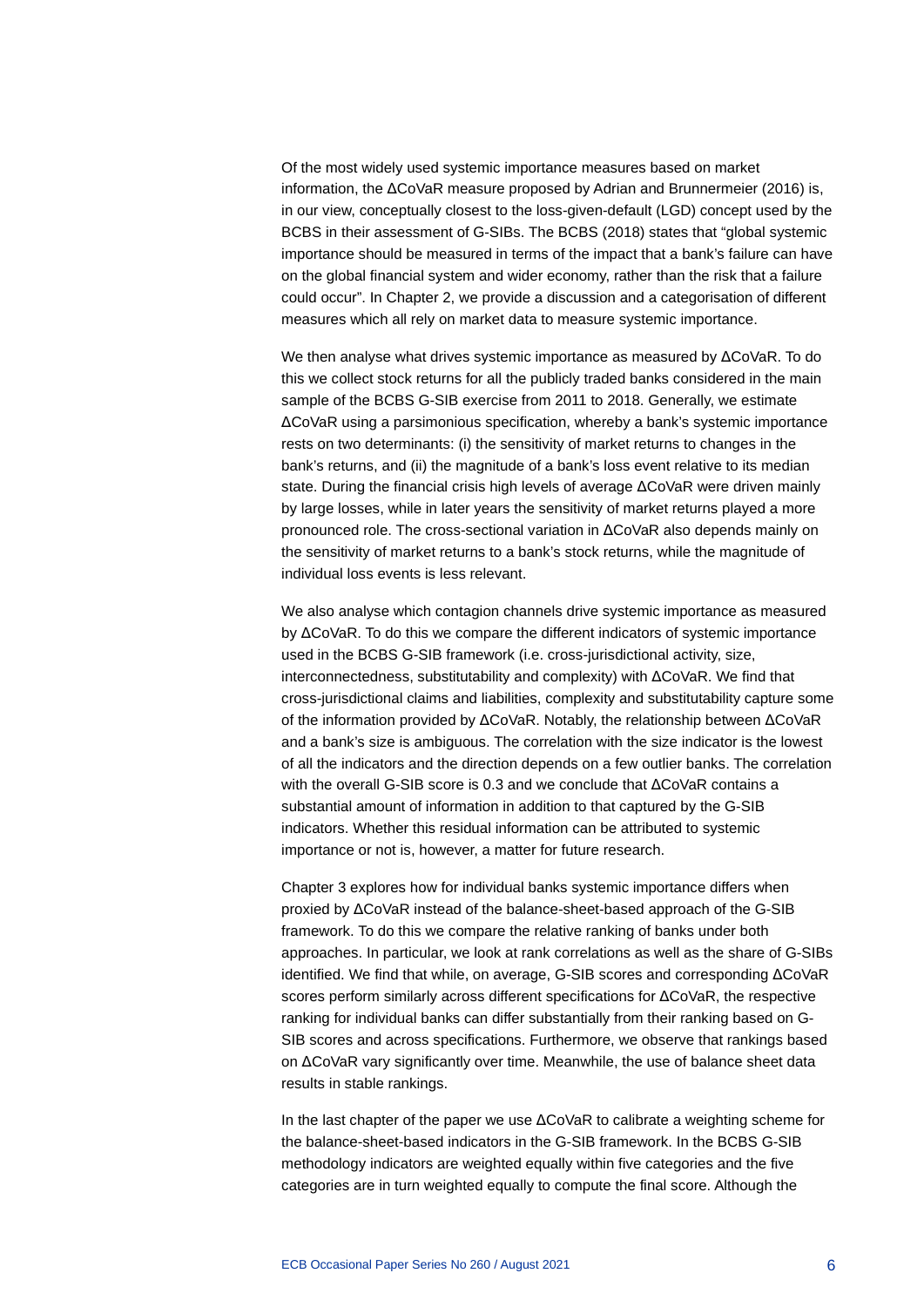weighting scheme is simple to apply and communicate, it has little empirical underpinning and relies on expert judgement. Assuming that ΔCoVaR is an observable proxy for the true unobservable systemic importance, as advocated by Adrian and Brunnermeier (2016) and others, it can be used to complement expert judgement and to determine the relative importance of the different transmission channels with regard to systemic importance. In line with Passmore and von Hafften (2017), we use market information to derive an alternative weighting scheme.<sup>[5](#page-7-0)</sup> As a further refinement the marked-based information could be filtered in order to reduce the noise component that could arise from volatile market fluctuations. $6$  As a first step we employ a factor analysis to construct a set of orthogonal factors which account for the maximum variation of information content of the G-SIB indicators. Next, as second step, these factors are used to explain ΔCoVaR. The coefficients derived from that second step regression are subsequently used to compute the weights of the individual indicators. The resulting weights suggest that – of the existing indicators – cross-jurisdictional activities in particular play a major role in determining a bank's systemic importance, with a combined weight of 43%. Other important determinants are size (27% weight) and, to a lesser extent, underwriting and OTC derivative activities (close to 10% weight each) as well as payment activities and assets under custody (close to 5% weight each). The remaining indicators from the G-SIB framework are dropped because the factor analysis suggests that they offer only limited additional explanatory power beyond what is already captured by the other indicators. While the resulting weights differ significantly from the weights in the BCBS methodology, given the high correlation between the single indicators we find the implied scores to be comparable with the BCBS G-SIB scores.

<span id="page-7-0"></span><sup>5</sup> Passmore and von Hafften (2017) use SRISK – proposed by Brownlees and Engle (2017) – rather than ΔCoVaR in their analysis. We argue that ΔCoVaR better captures the spirit of the BCBS methodology which focuses on the impact of a bank's default on the system. Instead, SRISK focuses on the impact of system stress on a certain bank.

<span id="page-7-1"></span><sup>&</sup>lt;sup>6</sup> For example, one could consider taking moving averages on different time horizons or Hodrick-Prescott filters commonly used for macroeconomic variables.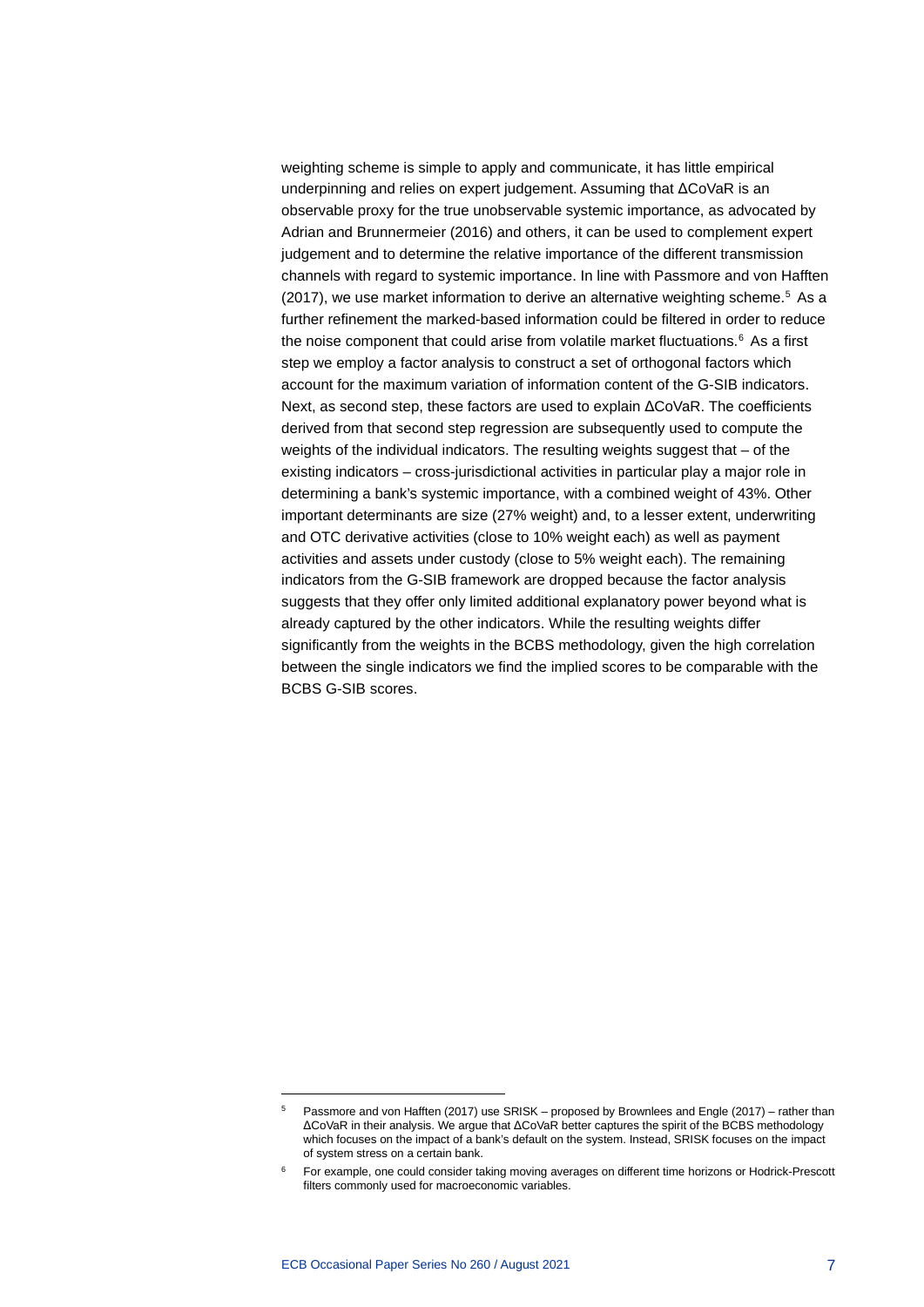# <span id="page-8-0"></span>2 Market-based measures of systemic importance

The BCBS identifies G-SIBs based on the impact their failure would have on the global economy. Conceptually, this identification is based on a bank's global sLGD rather than on its PD.<sup>[7](#page-8-2)</sup> To capture banks' sLGD, the BCBS's approach uses five categories of indicators to compute the G-SIB score, i.e. size, substitutability, interconnectedness, cross-jurisdictional activity and complexity. The higher a bank's G-SIB score, the larger the effects that the failure of the bank are expected to have on the financial system and real economy.

In addition to the regulatory balance-sheet-based approach developed by the BCBS (2010) in order to identify G-SIBs, the academic and central banking literature contains a host of market-based systemic risk measures, albeit with quite different application scopes. A seminal contribution by Benoit et al. (2017) reviews the extensive literature on systemic risk measures from the perspective of their application in regulation. Importantly, the authors establish the differences between (mostly confidential) balance-sheet-based indicators and the market data used to derive global risk indicators which are available in real time. How to benefit from both aspects of risk measurement in regulation is considered by the authors to remain a challenge for academics and policymakers.

## 2.1 Categorisation of market-based systemic risk measures

<span id="page-8-1"></span>Policymakers consider different systemic risk measures for different policy purposes and may even pool their information content – as is the case in Nucera et al. (2016). In our paper we focus on comparing ΔCoVaR with the BCBS G-SIB indicators as these follow the same systemic importance concept – the sLGD concept.

A first group of systemic importance measures is based on the LGD concept and captures the impact on the financial system conditional on an institution being in distress. A prominent example is the conditional value at risk (CoVaR) and ΔCoVaR established by Adrian and Brunnermeier (2016). ΔCoVaR captures the taildependency between an institution's stress event and the value at risk in the overall financial system. More precisely, it is defined as the difference between the unlikely but plausible losses incurred by the financial system if a specific institution is distressed and the possible losses incurred if the institution is in a normal state.

A second group computes the impact on an institution conditional on the financial system being in distress, which is also an LGD concept, but this time the other way around. Acharya et al. (2017) define the systemic risk contribution of a financial

<span id="page-8-2"></span>See BCBS (2018) for more details. More precisely, the BCBS is of the view that "global systemic importance should be measured in terms of the impact that a bank's failure can have on the global financial system and wider economy, rather than the risk that a failure could occur".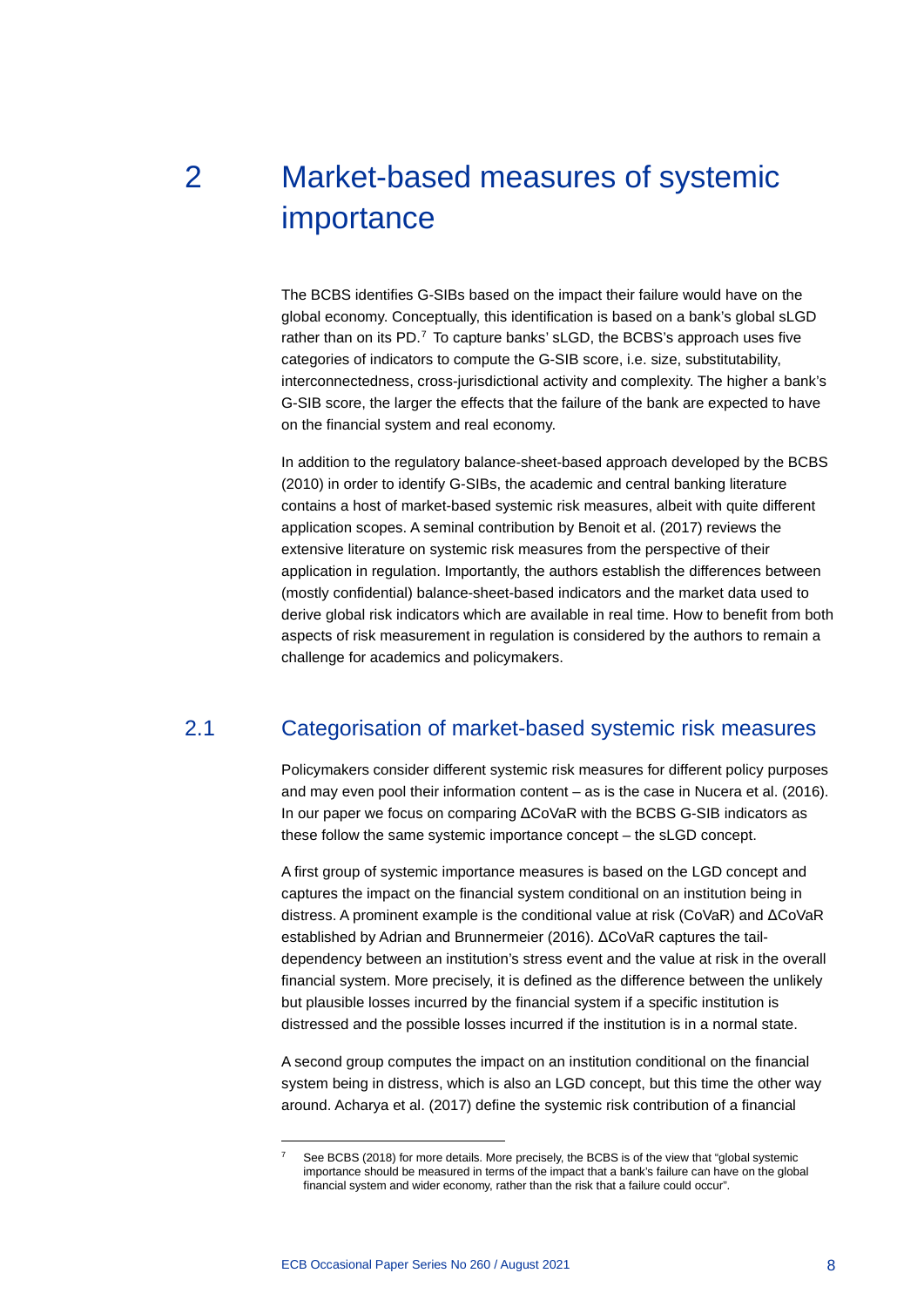institution as its propensity to be undercapitalised when the system as a whole is undercapitalised and propose their systemic expected shortfall index (SES) as a general measure. Building on Acharya et al. (2017), Brownlees and Engle (2017) introduce the SRISK index, which is defined as the expected capital shortage the firm would suffer if a systemic event were to occur. Both the SES and the SRISK are based on the concept of marginal expected shortfall (MES), which is the expected loss that shareholders of a financial firm would suffer conditional on the market experiencing a substantial decline.

A third group captures the PD approach, and comprises various measures aiming to compute a joint probability of distress, such as the distressed insurance premium proposed by Huang et al. (2009). Tarashev et al. (2010) present a methodology which takes measures of system-wide risk as inputs and allocates these to individual institutions using the Shapley value. Drehmann and Tarashev (2013) propose a measure used to evaluate the contribution of interconnected banks to systemic risk which depends materially on a bank's role in the interbank network. The authors further distinguish between participation and contribution-based systemic risk measures with the former aligned with the concept of PD and the latter more with that of LGD. As the two measures take different (conceptual) perspectives on systemic risk they can vary significantly with regard to the systemic importance of individual banks. Dungey et al. (2013) propose a network-based methodology to rank the systemic risk contributions made by individual institutions.

Similar to Benoit et al. (2017), we aim to enhance regulation by studying the potential information content of market-based measures for assessing banks' systemic risk contribution. Importantly, we argue that when comparing balance-sheet-based indicators and market-based measures, both should follow the same conceptual definition. The BCBS identifies and ranks G-SIBs based on the impact a bank's failure would have on the global financial system. It therefore relies on the same concept of systemic importance as the first group of market-based measures mentioned above. Also, some commonly used indicators of the second group, such as MES, can be constructed "the other way around" in the spirit of the BCBS G-SIB methodology. However, this is not how indicators such as MES are most commonly used.

<span id="page-9-0"></span>In the rest of the paper we therefore focus on the most prominent representative of the first group, ΔCoVaR.

### 2.2 What does ΔCoVaR measure?

Following Adrian and Brunnermeier (2016), ΔCoVaR is defined as "the change in the value at risk of the financial system conditional on an institution being under distress relative to its median state". Taking the 99% value at risk as an example,  $VaR<sub>0.99</sub>$  of a stock index is the maximum amount which the stock index is likely to lose over the next day (or any other time unit), with a 99% probability. ΔCoVaR is computed as the difference between the value at risk of the financial system/global economy conditional on an institution being under distress (i.e. being in the1<sup>st</sup> percentile of its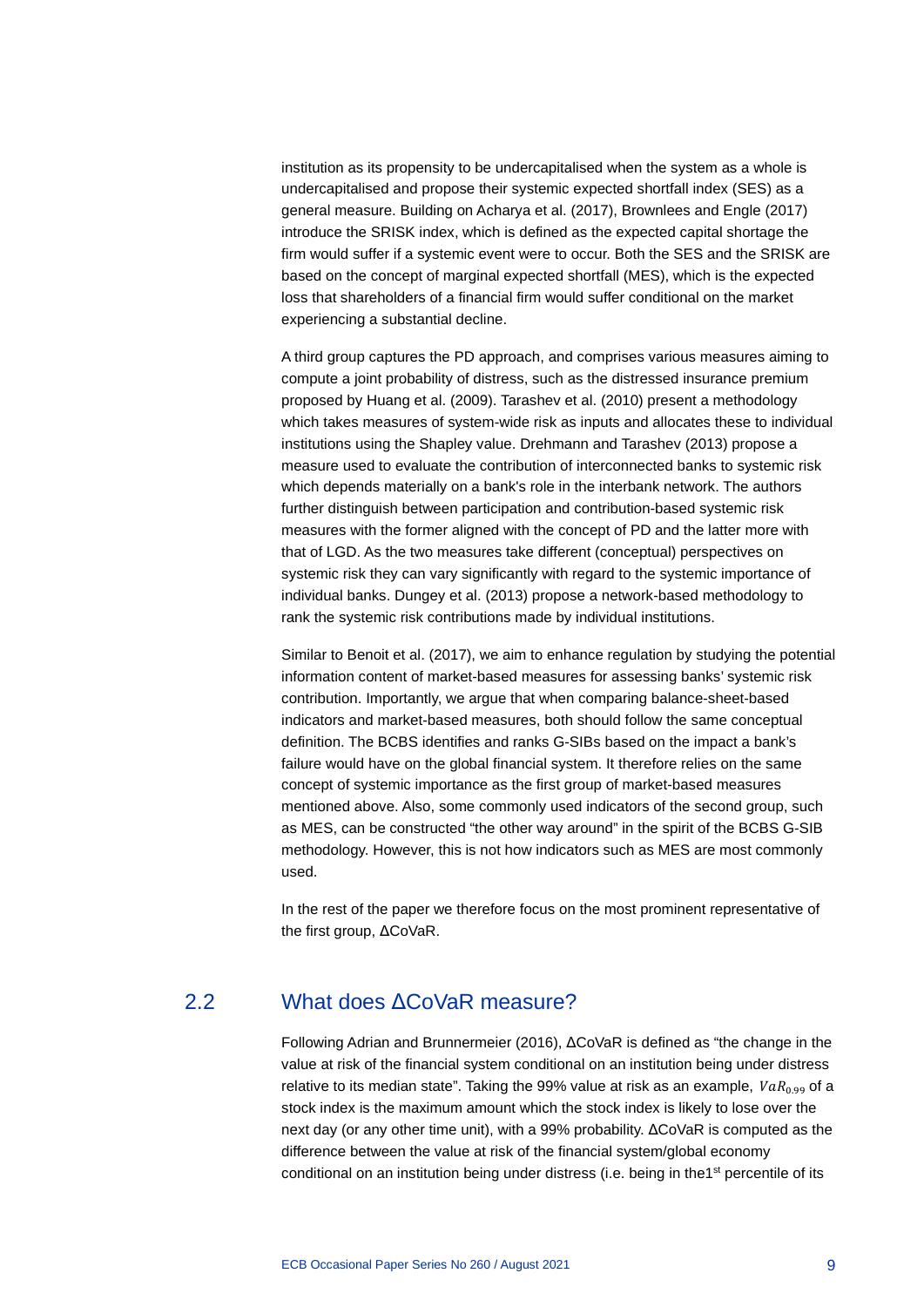return distribution) and the value at risk of the financial system/global economy conditional on the institution being in its median state (i.e. 50<sup>th</sup> percentile). Formally, ΔCoVaR for bank i is:

$$
\Delta CoVaR_i = System's VaR_{0.99} | institution i's VaR_{0.99}
$$
  
- System's VaR\_{0.99} | institution i's VaR\_{0.50} (1)

As pointed out by Adrian and Brunnermeier (2016), ΔCoVaR is proportional to the covariance of the financial system and the individual institution for many distributional (e.g. Gaussian) assumptions. More generally,  $\Delta \text{CoVaR}_{0.99}$  is a function of two ingredients: the sensitivity of market returns to changes in the bank's returns (obtained using quantile regression at the  $1<sup>st</sup>$  percentile)<sup>[8](#page-10-0)</sup> as well as the difference between the institutions' value at risk at the 99<sup>th</sup> and 50<sup>th</sup> percentiles. In other words, a bank's systemic importance, as measured by ΔCoVaR, is greater (i) the more the returns of the market and the institution co-move in their lower tails, and (ii) the greater the difference is between the institution's return in normal times ( $VaR_{0.5}$ ) and its return in times of stress ( $VaR<sub>0.99</sub>$ ).

ΔCoVaR captures the tail-dependency between the financial system and a particular institution, which has a number of virtues and caveats. On the one hand, ΔCoVaR is able to capture non-linear and complex spillover effects from a bank's distress onto the financial system via (i) direct exposures, i.e. via contractual links (counterparty credit risk), (ii) indirect exposures, i.e. via price effects and liquidity spirals, or (iii) common exposures, i.e. via similar portfolio allocation or exogenous aggregate macroeconomic shocks.<sup>[9](#page-10-1)</sup> On the other hand, ΔCoVaR is a reduced-form measure and cannot identify the source and the transmission channels of systemic risk. In addition, the conditional tail-dependency measures correlation rather than causation. Therefore, a high tail-dependency could capture distress in the financial system which is unrelated to distress in the bank, and which simply happens to occur at the same time as the distress in the bank. Moreover, ΔCoVaR is estimated based on historical distributions, which may not fully capture the interdependence across banks during a period of crisis. In sum, while ΔCoVaR is able to capture complex transmission channels in a simple manner, it allows neither the degree of systemic importance to be directly attributed to a specific transmission channel nor unrelated confounding events to be filtered out.<sup>[10](#page-10-2)</sup>

While transmission channels cannot be deduced directly from ΔCoVaR, some studies have empirically sought to establish what drives ΔCoVaR. Adrian and Brunnermeier (2016) find that higher leverage, greater maturity mismatch, larger size

<span id="page-10-1"></span><span id="page-10-0"></span>See the next section for details on how the sensitivity/coefficient is obtained empirically. In a nutshell, it is obtained by regressing market returns on the bank's returns using quantile regression techniques.

In their seminal paper, Adrian and Brunnermeier (2016) argue that indirect exposures are quantitatively more important, as market participants do not typically internalise the effects of a sell-off in financial assets.

<span id="page-10-2"></span><sup>10</sup> See Adrian and Brunnermeier (2016), pp. 1712: "ΔCoVaR is a statistical tail-dependency measure and does not necessarily correctly capture externalities or spillover effects, for several reasons. First, the externalities are typically not fully observable in equilibrium, since other institutions might reposition themselves in order to reduce the impact of the externalities. Second, ΔCoVaR also captures common exposure to exogenous aggregate macroeconomic risk factors."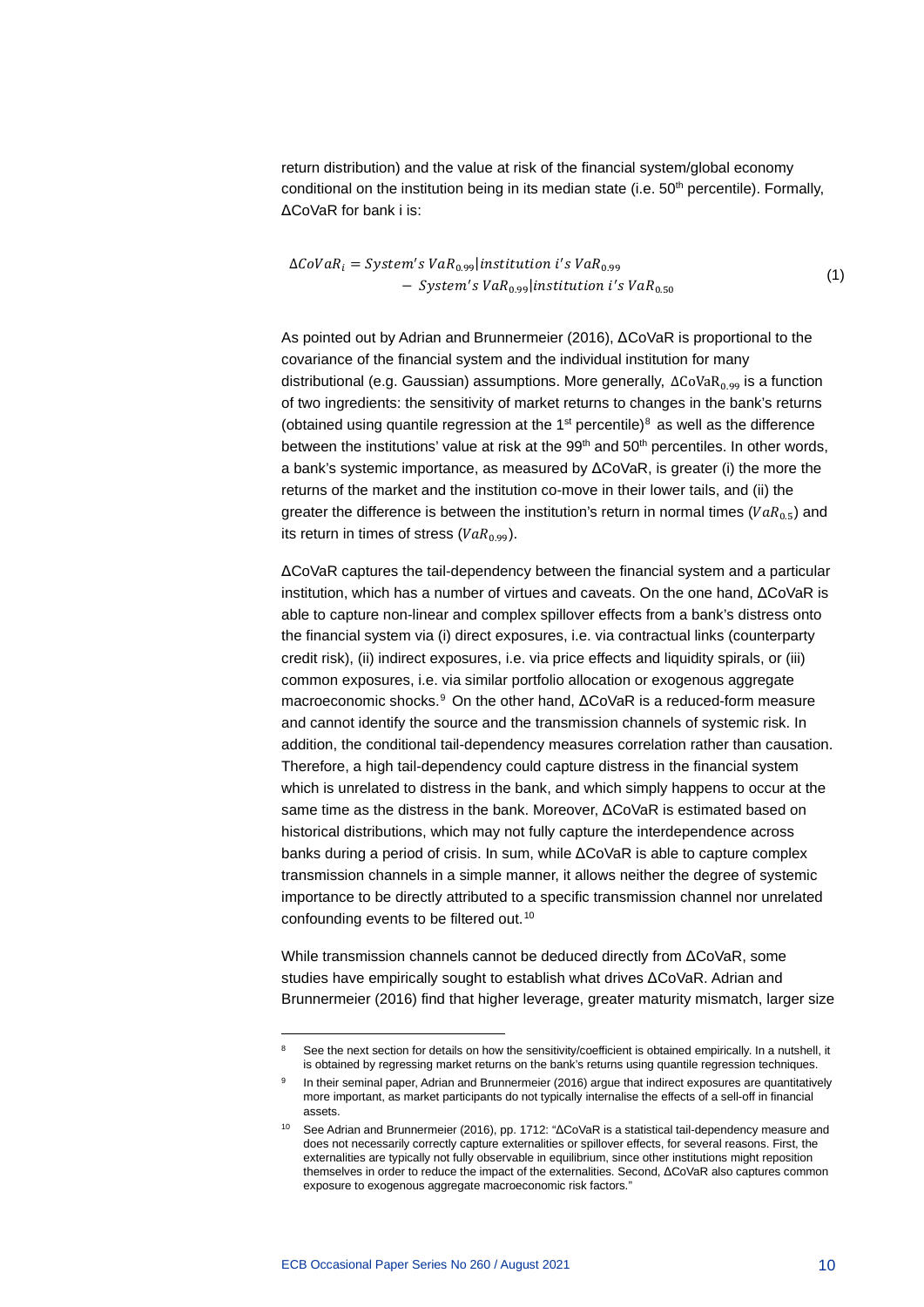and higher asset valuations predict higher ΔCoVaRs across financial institutions. Analysing 54 large banks from 18 countries in the period 2009-11, Lopez-Espinosa et al. (2012) find that wholesale funding seems to be a robust determinant of ΔCoVaR, while relative size, leverage and marketable assets are not found to be statistically significant determinants. Furthermore, they argue that wholesale funding is a proxy for interconnectedness.

In this paper we contribute to this strand of literature and we seek to identify the transmission channels which drive systemic importance as measured by ΔCoVaR. In doing this we use the different systemic importance indicators used in the BCBS G-SIB framework, proxying for cross-jurisdictional activity, size, interconnectedness, substitutability and complexity. This also enables us to assess how much information the market-based measure holds in addition to the indicators based on balance sheet information. Whether this residual information can be attributed to systemic importance or whether it captures something else is, however, a matter for future research.

Löffler and Raupach (2018) show the possible pitfalls of systemic risk measures (including ΔCoVaR) and identify cases in which a change in a bank's "systematic risk, idiosyncratic risk, size or contagiousness increases the risk of the system but lowers the measured systemic risk contributions" of banks. To be precise, they find cases in which (i) an increase in a bank's stock return volatility (referred to as idiosyncratic risk), (ii) an increase in the market beta (referred to as systematic risk), as well as (iii) an increase in the bank's weight within the stock index reduces the bank's ΔCoVaR, although it increases the volatility of the weighted average of the stock return over all banks in the sample (referred to as systemic risk). While this result seems unintuitive, we do not believe it invalidates the use of ΔCoVaR in the context of G-SIBs. The BCBS methodology is based on an LGD concept rather than the volatility of a single bank or the volatility of the system, which are PD concepts. This result, although theoretically relevant, might not be valid, especially for major global banks[11](#page-11-0), so it does not seem to be directly applicable to our analysis and we do not believe it invalidates the use of ΔCoVaR in our context. However, Löffler and Raupach (2018) argue that if structural buffers were calibrated using ΔCoVaR these properties might provide banks with an incentive to increase their idiosyncratic risk or their size in order to obtain lower buffers. We do not share this view. First, ΔCoVaR would not be the only determinant of systemic importance – for example, an increase in size would be captured and penalised by the traditional BCBS G-SIB indicator size. Second, microprudential buffers would be increased when idiosyncratic risks were increased. Third, it is quite difficult to believe that banks would actively manage their stock return volatility.

<span id="page-11-0"></span><sup>11</sup> Taking the share and the ratio between the idiosyncratic and the systemic volatility for the G-SIBs it is not clear whether the counter-results of Löffler and Raupach (2018) would apply (see Chart 1).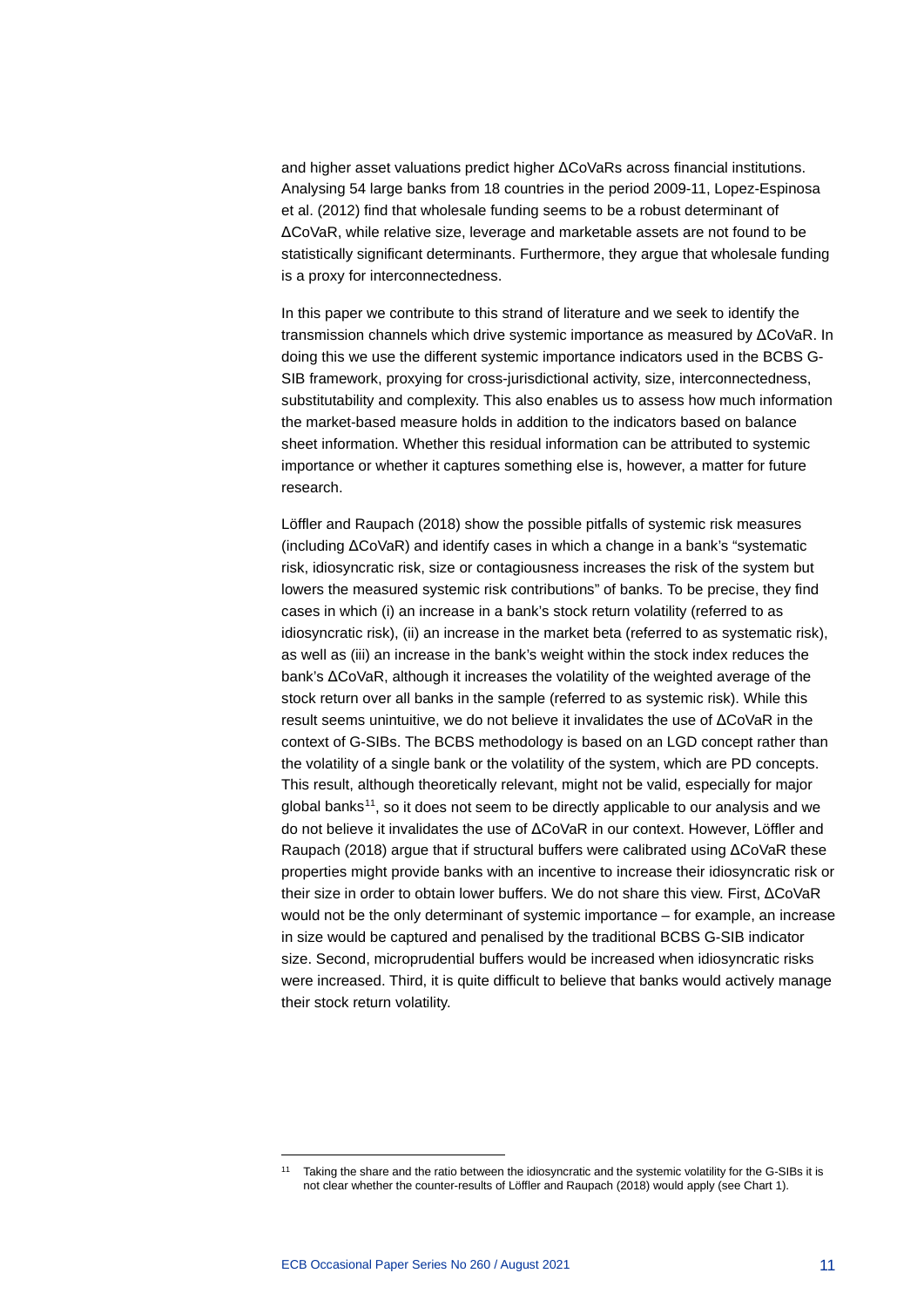### 2.3 Computing ΔCoVaR

<span id="page-12-0"></span>We follow the quantile estimation method outlined by Adrian and Brunnermeier (2016) to compute  $\Delta$ CoVaR.<sup>[12](#page-12-1)</sup> For our baseline specification we opt for an implementation which is parsimonious (no control variables) and relatively stable over time (we use a three-year rolling window estimation). We use the MSCI world index as a proxy for the entire financial/global economic system. Data for equity prices, market index and market capitalisation are available at a daily frequency and have been downloaded from Bloomberg for the period January 2005 to November 2018. We also collect data on the BCBS score and its 12 indicators from the BCBS G-SIB website as of 2013. Each year national supervisors report information on all banks with a leverage ratio exposure measure exceeding €200 billion as of the preceding financial year-end. For the calculation of the BCBS's scores and its indicators, each year the BCBS forms the G-SIB assessment sample, which comprises the 75 largest global banks (in terms of leverage exposure measure), any banks that were designated as G-SIBs in the previous year, and any banks that have been added to the sample by supervisory judgement. Our final sample consists of the 85 banks considered in the G-SIB exercises performed by the BCBS<sup>[13](#page-12-2)</sup>, with a regional breakdown of 31 Asian or Australian banks, 34 European banks and 20 American banks. We exclude 12 banks covered in the initial G-SIB assessment sample due to a lack of market data.<sup>[14](#page-12-3)</sup>

We compute ΔCoVaR by estimating the components of the following equation:

$$
\Delta CoVaR_i = \hat{\beta}_{0.99}^i * (VaR_{0.99}^i - VaR_{0.50}^i)
$$
\n(2)

where  $\hat{\beta}^i_{0.99}$  is the estimated coefficient from a quantile regression for the 1<sup>st</sup> quantile of the MSCI world index, as our proxy for the global economy, on bank i's equity returns.  $VaR^i_{0.50}$  and  $VaR^i_{0.99}$  are computed as the median and 1<sup>st</sup> percentile of bank i's equity returns respectively. All three components are estimated over a three-year rolling window sample.

In our baseline specification we follow the most parsimonious specification in Adrian and Brunnermeier (2016). We found this specification to be best suited to our analyses and, from a policymaker's perspective, easy to implement and to communicate. There are, of course, a number of trade-offs compared with more elaborate specifications. First, we focus on estimates for ΔCoVaR at year-end. While our data allow us to look at daily estimates of ΔCoVaR, data on the G-SIB score and its sub-indicators are only available at an annual frequency. For this reason, we take banks' ΔCoVaR at year-end and compare it with the G-SIB score which relies on indicators measured at the same point in time. Second, we do not include additional control variables in our baseline specification. When using additional variables in

<sup>&</sup>lt;sup>12</sup> For details of the computation using quantile regression, we refer to Adrian and Brunnermeier (2016), Chapter III.B, page 1716.

<span id="page-12-3"></span><span id="page-12-2"></span><span id="page-12-1"></span><sup>&</sup>lt;sup>13</sup> Public data for the considered sample starting from 2015 are availabl[e here.](https://www.bis.org/bcbs/gsib/gsib_assessment_samples.htm)

<sup>&</sup>lt;sup>14</sup> The following banks have been left out of the sample due to a lack of market data: BayernLB, Credit Mutuel, DZ Bank, LBBW, NORD/LB, Nationwide, Norinchukin, Rabobank, Wooribank, Caixa, China Guangfa and Kookmin.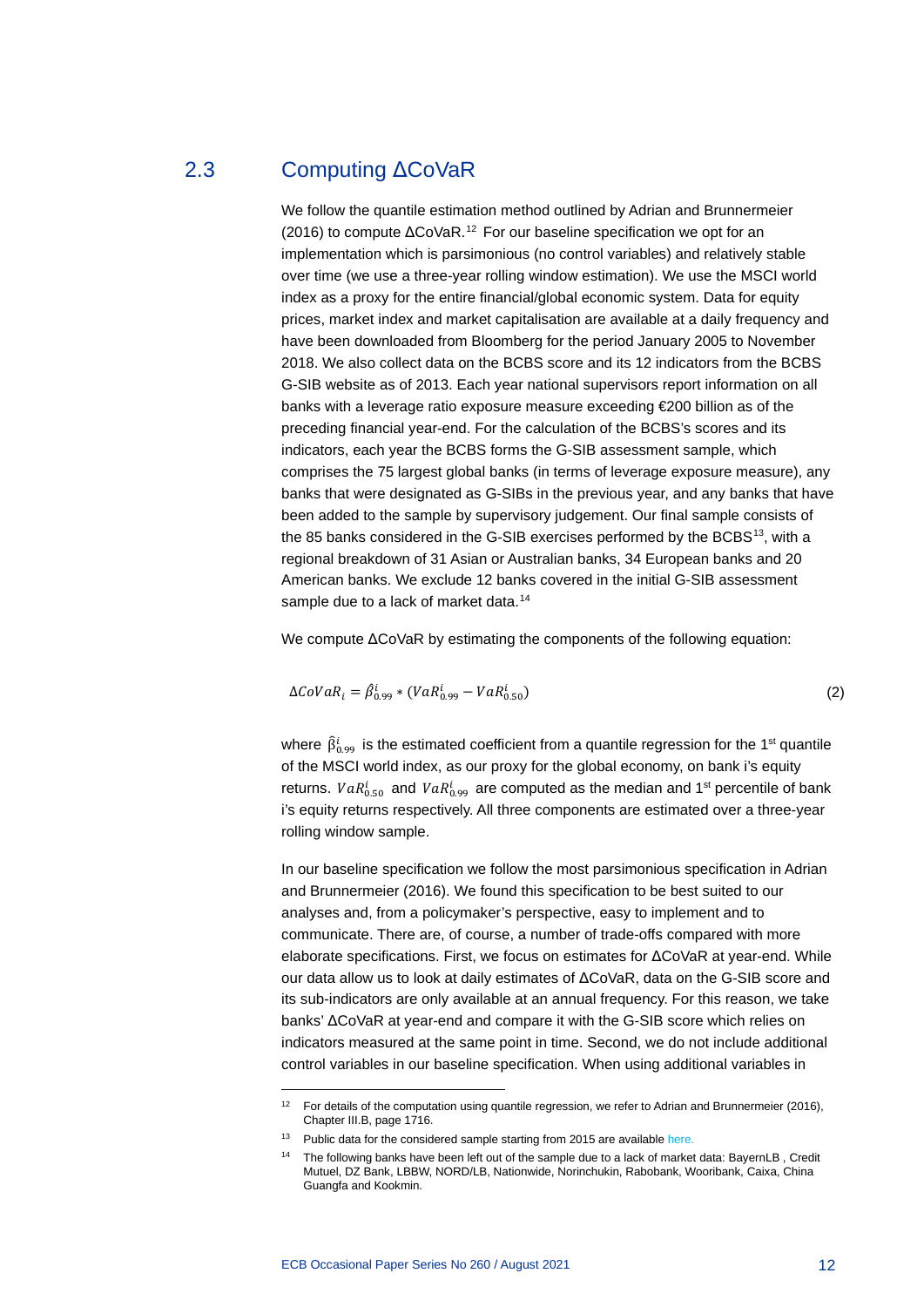estimating ΔCoVaR, these variables introduce an additional time series variation in the different estimates which is difficult to interpret. Meanwhile, in the more parsimonious baseline specification the estimates for  $\beta_{0.99}^t$ ,  $VaR_{0.50}^t$  and  $VaR_{0.99}^t$  are comparatively stable due to the overlapping of estimation windows and also, as a consequence, ΔCoVaR. In addition, while additional variables could explain part of the estimated tail-dependency over time, the focus of our analysis is on a comparison of systemic importance in the cross-section, rendering common macro control variables less relevant. Lastly, using a three-year rolling window estimation represents a trade-off between stability in the estimates in the case of longer estimation windows and greater prominence for the most recent data in the case of shorter estimation windows. However, since ΔCoVaR relies on tail events there may also be an argument in favour of using a longer estimation, in order to capture a greater number of such events.

As robustness checks we estimate four additional specifications of ΔCoVaR: (i) using all past information instead of the three-year window, (ii) including macro control variables in the quantile regressions to estimate  $\hat{\beta}^i_{0.99}$ ,  $VaR^i_{0.50}$  and  $VaR^i_{0.99}$ <sup>15</sup>, (iii) using a bank index rather than the MSCI world index to proxy for the global financial system rather than the real economy, as in Adrian and Brunnermeier (20[16](#page-13-1))<sup>16</sup>, and (iv) using the 5th (respectively the 95th) instead of the 1st (respectively the 99th) percentile in the quantile regression as well as for the value at risk estimate.

### 2.4 ΔCoVaR across time and banks

<span id="page-13-0"></span>Chart 1 shows the evolution of ΔCoVaR and its components from 2007 to 2018 as a simple average across all banks in the sample. Average ΔCoVaR, which is shown by the blue line, spikes around the market turmoil of the crisis years 2008-09. This is followed by a decline, with another peak during the period 2015-17. While high levels of systemic importance appear to be intuitive during crisis times, it is not immediately apparent what drives the high values during the later years, which were generally marked by positive market developments.

To better understand what is driving the evolution of average ΔCoVaR across time, we decompose ΔCoVaR into its three components. To do this we fix two of the three components in equation (2) at their 2007 values and only take into account the variation across time of the third component. The green, orange and yellow lines in Chart 1 show the ΔCoVaR trend for each of the three components. In particular, we observe that the two spikes in our sample period were driven by different components.

The first spike during the crisis years was predominantly driven by increases in  $\textit{VaR}_{0.99}^{\iota}$  (orange line), reflecting the large losses in banks' equity prices during the

<sup>15</sup> We follow Adrian and Brunnermeier (2016) in constructing the macro controls for the quantile regressions. These refer to market liquidity spread, variation in the three-month Treasury Bill and variation in the slope of the yield curve. (See Chapter III.C).

<span id="page-13-1"></span> $16$  This index is constructed by summing the returns of all other banks in the sample weighted by their lagged market capitalisation.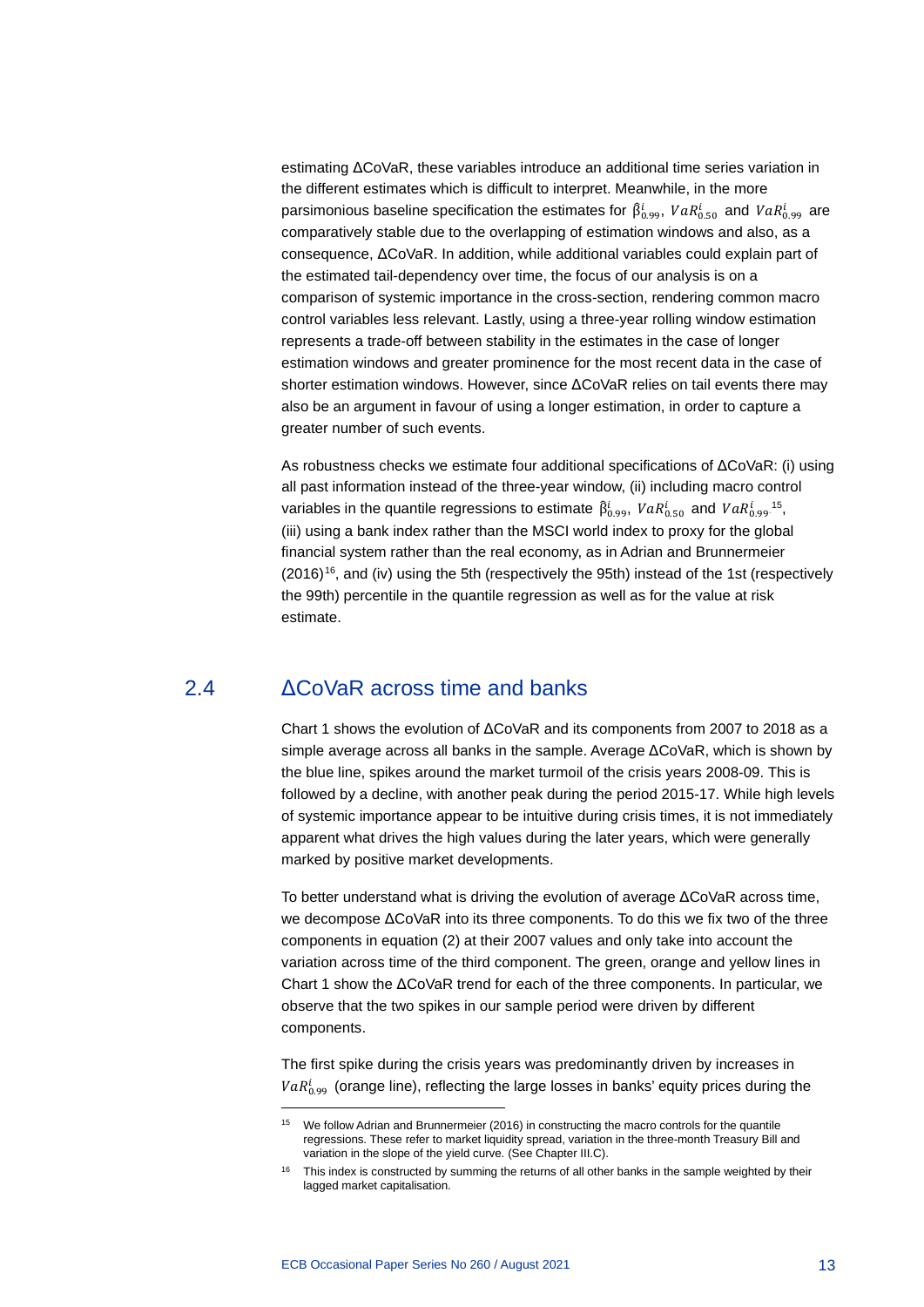great financial crisis. At the same time, we observe a decrease in the average  $\,\beta^\iota_{0.99}$ (yellow line), indicating weaker co-movement between the market index and banks' returns in the tail, which dampens this first ΔCoVaR spike. Meanwhile, the second ΔCoVaR spike for the period 2015-17 is driven by an increase in  $\beta_{0.99}^l$ , the comovement of extreme return losses between our sample of global banks and the MSCI World index in 2015, and a slight pickup in  $\textit{VaR}_{0.99}^{\prime}$  in 2016.

### **Chart 1**





Note: Own calculations based on daily equity price and index data from Bloomberg over the period 2005-18. To isolate that component of ΔCoVaR after which the series is labelled, the two remaining components are fixed at their 2007 values. For example, for the redplotted time-series "99% VaR component", we compute ΔCoVaR using 2007 values for the 50% VaR and the beta component as well<br>as the contemporaneous value for the 99% VaR component.

A decomposition of ΔCoVaR is useful when interpreting ΔCoVaR's evolution over time. The increase in average systemic importance in more recent years, as measured by ΔCoVaR, might reflect increasing market integration or commonality between large banks, which would result in a stronger co-movement of returns. Meanwhile, the high levels seen during the financial crisis appear, to some extent, to reflect the severity of distress events and a slight trend towards market disintegration.

This also illustrates the point that market-based measures cumulate different factors of systemic importance. During the first spike the ongoing crisis revealed new information about the potential severity of idiosyncratic stress events, which was captured by ΔCoVaR. Meanwhile, during the later economic upswing, changes in ΔCoVaR were mainly driven by new information on the commonality or spillovers of stress events. Ultimately, both factors play a role in determining whether an idiosyncratic stress event goes hand-in-hand with system-wide stress events.

Chart 2 compares the development of the average ΔCoVaR for G-SIBs and non-GSIBs – we generally observe similar trends in ΔCoVaR for both groups across our sample period. As expected, ΔCoVaR is, on average, higher for G-SIBs (as identified by the Financial Stability Board (FSB)) than for non-GSIBs over the entire sample period. In other words, the distress of a G-SIB is associated with higher losses in the world economy than that of non-GSIBs. Starting from 2011, the year the G-SIB framework was implemented, we observe a convergence of ΔCoVaR for the two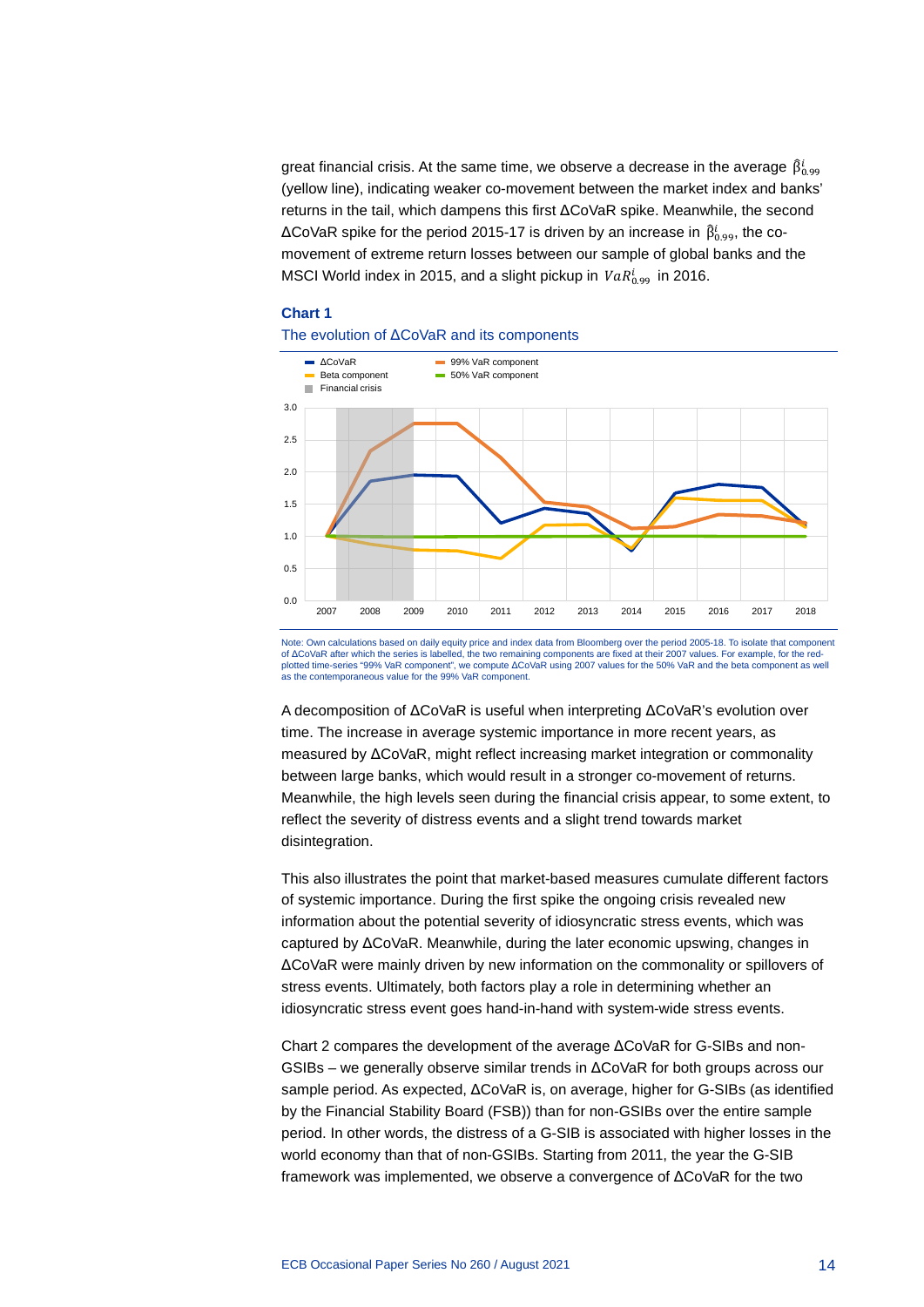groups, which is consistent with the intended effects of the reform aimed at decreasing the difference between G-SIBs and non-GSIBs with regard to the impact of a bank's failure on the economy. The convergence could, however, also reflect other factors.



## **Chart 2**

Note: Own calculations based on daily equity price and index data from Bloomberg over the period 2005-18.

We now focus on the cross-sectional variation of ΔCoVaR. This is in line with the recent contribution by Brownlees et al. (2021) who conclude that market-based measures are mostly successful in rank-ordering firms at any point in time, while there is little if any information to be gained from their time series properties. Chart 3 explores the drivers of the cross-sectional variation in ΔCoVaR – the chart depicts ΔCoVaR for different banks in 2018. For each bank we re-compute ΔCoVaR, fixing two of the three components at their median values across banks in 2018. We observe that within the cross-section  $\beta'_{0.99}$  is the main driver of the variation in ΔCoVaR, i.e. banks with a high ranking in our sample tend to show strong comovement of extreme return losses with the MSCI World index. The magnitude of extreme losses, as measured by  $\mathit{VaR}_{0.99}^l$ , is less relevant for explaining crosssectional variation and a bank's median return, as measured by  $\mathit{VaR}^t_{0.50}$ , has the least impact on cross-sectional variation in ΔCoVaR. This is also apparent if we look at the correlation between ΔCoVaR and the different components in 2018: the  $\,\tilde{\beta}^l_{0.99}$ component shows a correlation of 0.79, while the correlation for the  $VaR^1_{0.99}$ , component is 0.24 and for  $VaR^{\iota}_{0.5}$  it is -0.01.

Intuitively, these results suggest that a bank's systemic importance, as measured by ΔCoVaR, depends more on how strongly the market/economy reacts to a bank being in distress than on the severity of the stress event at that bank. One can therefore conclude that, in particular, the spillover effects associated with a bank in distress drive its systemic importance as measured by ΔCoVaR. The results further indicate that banks with high idiosyncratic risk, as measured by extreme losses, are not categorised as more systemically important. This observation is also corroborated by the observation that a bank's median return has almost no impact on its systemic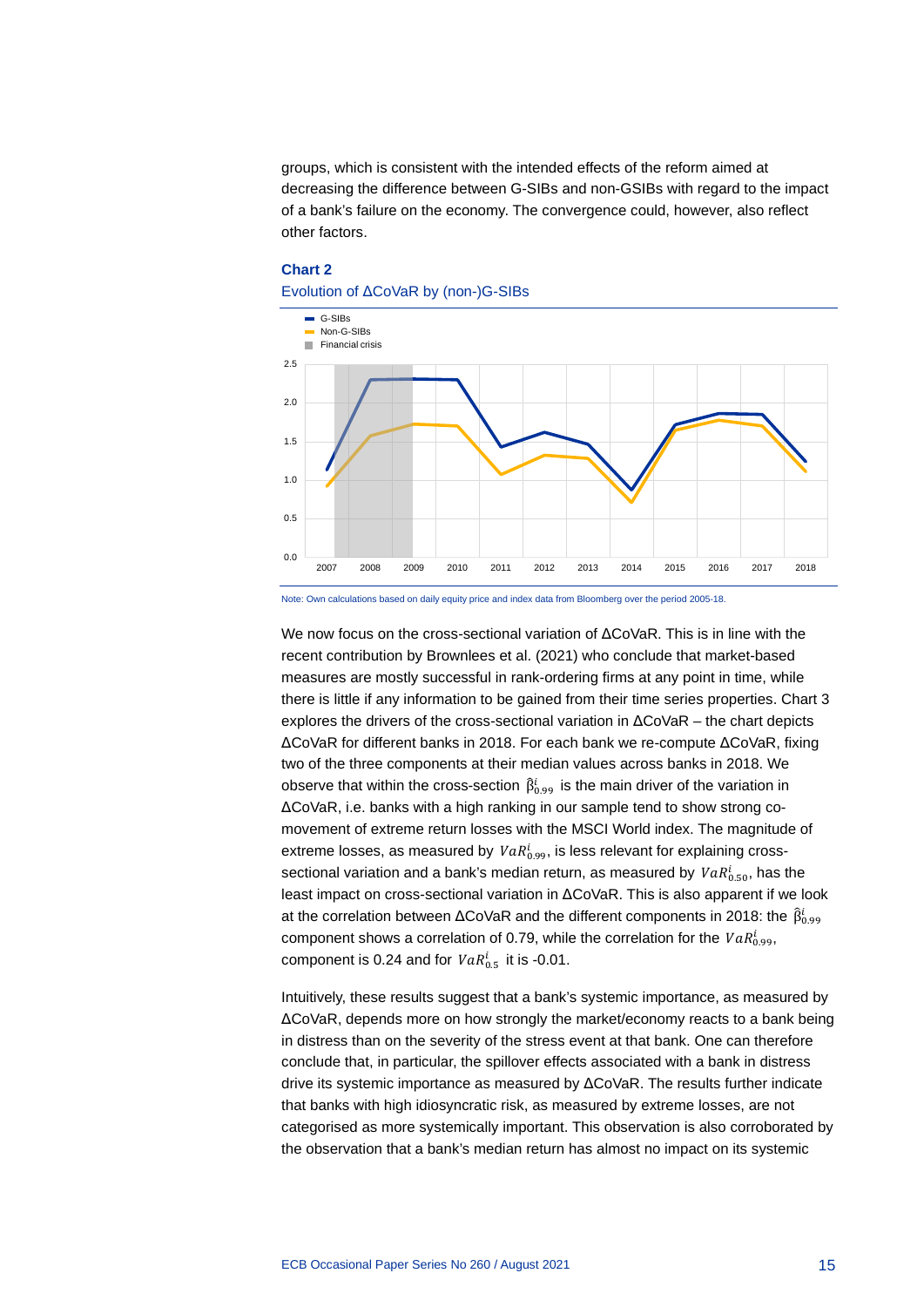importance as, ceteris paribus, banks that are considered riskier should offer higher returns.

### **Chart 3**





Note: Own calculations based on daily equity price and index data from Bloomberg over the period 2005-18. To isolate the three<br>components of ΔCoVaR, the two remaining components are fixed at their median values across all as well as the bank-specific value for the 99% VaR component.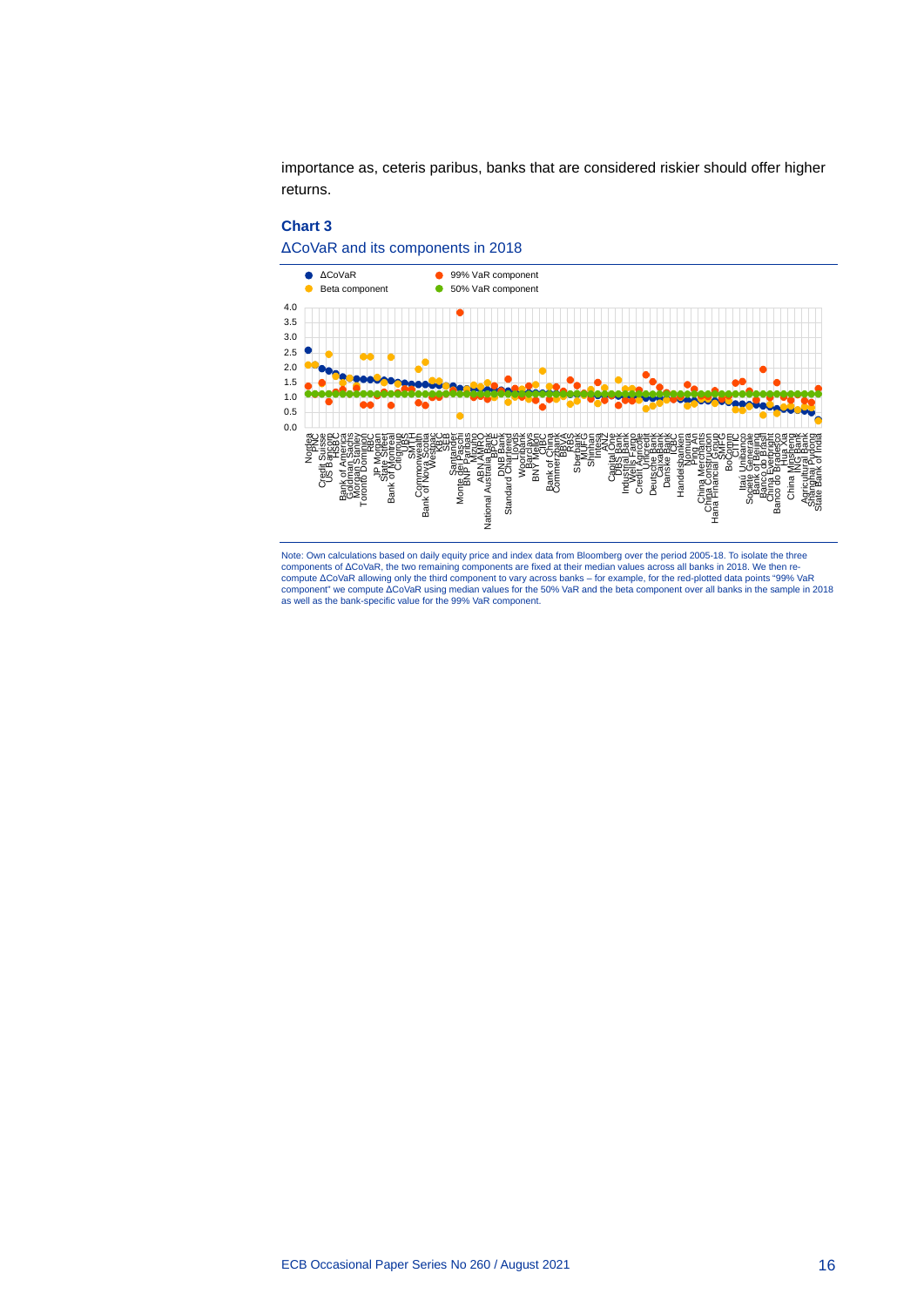# <span id="page-17-0"></span>3 Comparing ΔCoVaR and the G-SIB framework

We cannot observe the true systemic footprint of a given bank as the systemic impact of a bank's failure can only be observed once it has defaulted – even then it is still difficult to isolate from other events. In the absence of an accurate benchmark, we compare ΔCoVaR with the observable BCBS indicators which proxy a bank's systemic footprint using balance sheet information.

### 3.1 Overall comparison

<span id="page-17-1"></span>Mirroring the BCBS scoring methodology<sup>[17](#page-17-2)</sup> we calculate, for each year, a bank's ΔCoVaR score as the bank's ΔCoVaR share of the total ΔCoVaR of the 75 largest banks for which data are available.<sup>[18](#page-17-3)</sup> Using a relative score rather than absolute values allows us to abstract from overall market movements and to follow an approach resembling the BCBS methodology for computing the G-SIB score. We use this relative ΔCoVaR score, rather than absolute values of ΔCoVaR, throughout the analysis set out in the remainder of this paper. Importantly, we now align the timing of the ΔCoVaR score with the G-SIB so that both are based on data measured at the end of the previous year. This means the 2018 ΔCoVaR score relies on an estimation window that ends at year-end 2017, while the 2018 G-SIB score relies on balance sheet data at year-end 2017.

### **Table 1**

Correlation of the ΔCoVaR score with the G-SIB score and categories

|                             | <b>ACoVaR</b><br>score | <b>G-SIB score</b> | <b>Size</b> | Interconn. | Substitut. | <b>Complexity</b> | Cross-juris. |
|-----------------------------|------------------------|--------------------|-------------|------------|------------|-------------------|--------------|
| <b>ACoVaR</b> score         | 1.00                   |                    |             |            |            |                   |              |
| <b>G-SIB score</b>          | $0.24***$              | 1.00               |             |            |            |                   |              |
| <b>Size</b>                 | $-0.06$                | $0.81***$          | 1.00        |            |            |                   |              |
| <b>Interconnectedness</b>   | $0.13*$                | $0.93***$          | $0.86***$   | 1.00       |            |                   |              |
| <b>Substitutability</b>     | $0.25***$              | $0.76***$          | $0.49***$   | $0.67***$  | 1.00       |                   |              |
| <b>Complexity</b>           | $0.25***$              | $0.90***$          | $0.65***$   | $0.81***$  | $0.68***$  | 1.00              |              |
| <b>Cross-jurisdictional</b> | $0.32***$              | $0.81***$          | $0.55***$   | $0.69***$  | $0.46***$  | $0.60***$         | 1.00         |

Notes: Own calculations. N = 398; significance levels: \*p<0.05, \*\*p<0.01, \*\*\*p<0.001.

Table 1 displays the correlations between the ΔCoVaR score and the G-SIB score with its five constituent categories. The market-based score is positively correlated with all categories except for size. It has the lowest correlation at 0.13 with the

<span id="page-17-3"></span><span id="page-17-2"></span><sup>17</sup> [The G-SIB assessment methodology –](https://www.bis.org/bcbs/publ/d296.pdf) score calculation.

<sup>&</sup>lt;sup>18</sup> In a recent contribution by Jiron, Passmore and Werman (2021), the authors compare the supervisory consensus and a surcharge framework based on CoVaR and find that the CoVaR-based approach would, overall, result in declines in G-SIB surcharges, except for the most systemically important banks which would be subject to an increase in a CoVaR-based capital surcharge.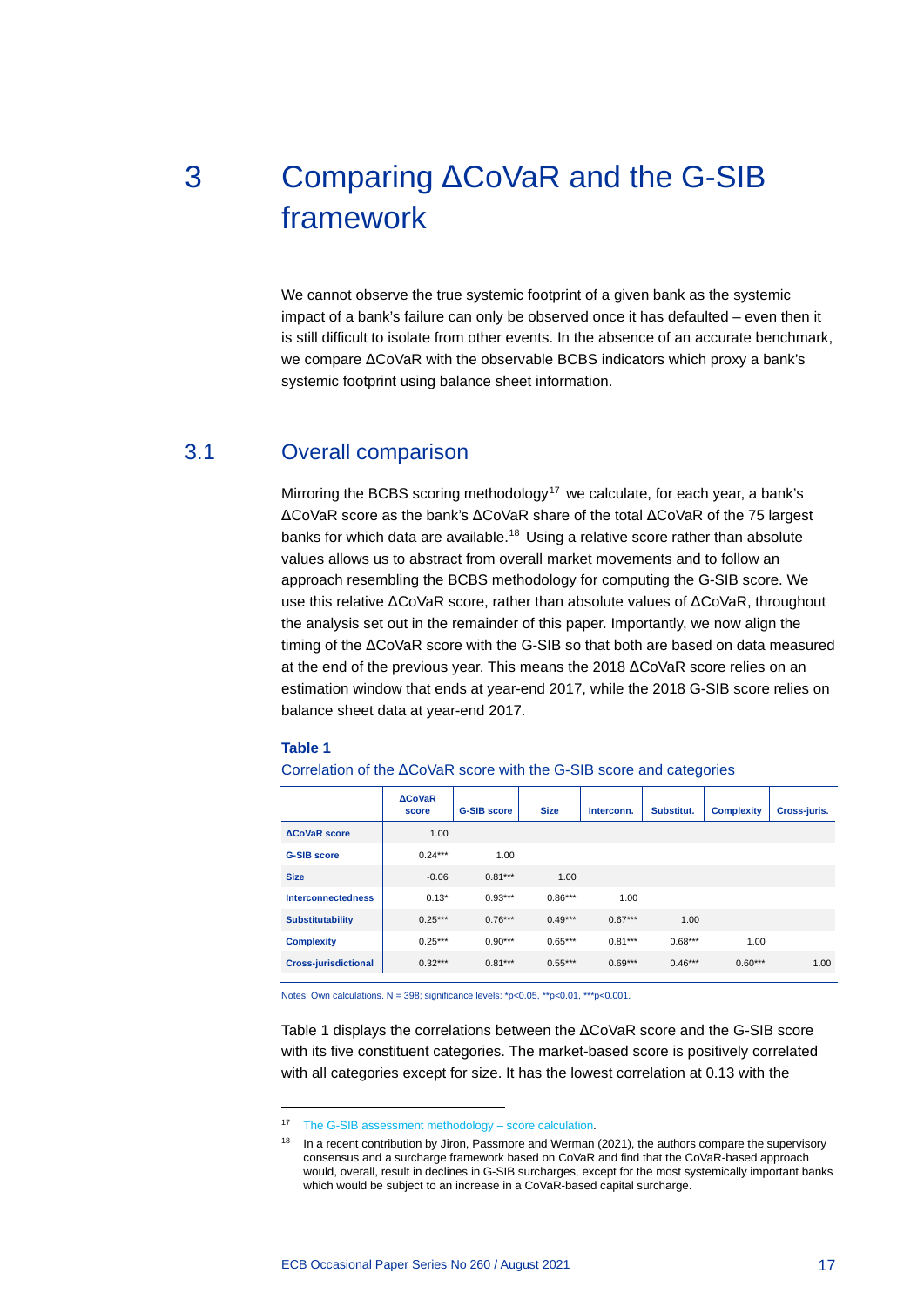interconnectedness category and the highest at 0.32 with cross-jurisdictional activities. This positive correlation indicates that ΔCoVaR captures, to a certain degree, the systemic importance reflected in those four categories – the correlation with size is insignificant and has a negative sign. This is a rather unintuitive result. A standard outlier analysis based on residuals from regressing ΔCoVaR scores on size identifies three outliers (Industrial and Commercial Bank of China, Agricultural Bank of China and Bank of China), which have a negative market beta for most years in our sample period. In other words, these banks' stock prices correlate negatively with global stocks in the tail, suggesting that their failure would, actually, have positive externalities for the global economy. A negative relation of this type is not, however, in line with the sLGD concept and, therefore, we exclude the three outliers from the sample in the calculations which follow.<sup>[19](#page-18-1)</sup>

Excluding the outliers the correlation between G-SIB and ΔCoVaR scores increases, as shown in Table 2 below. Notably, the correlation of ΔCoVaR with size becomes positive and significant, reaching a level of 0.12. The correlation with the G-SIB scores also increases (from 0.24 to 0.30) mainly due to the correlation with size and, to a lesser extent, because of an increase in the correlation with interconnectedness (from 0.13 to 0.23). Other correlations also increase marginally, although they remain of the same magnitude. Interestingly, the correlations of the G-SIB score with the categories and the correlations between the categories also increase.

### **Table 2**

Correlation of the ΔCoVaR score with the G-SIB score and the categories when Industrial and Commercial Bank of China, Agricultural Bank of China and Bank of China are excluded from the sample

|                             | <b>ACoVaR</b><br>score | <b>G-SIB score</b> | <b>Size</b> | Interconn. | Substitut. | <b>Complexity</b> | Cross-juris. |
|-----------------------------|------------------------|--------------------|-------------|------------|------------|-------------------|--------------|
| <b>ACoVaR</b> score         | 1.00                   |                    |             |            |            |                   |              |
| <b>G-SIB score</b>          | $0.30***$              | 1.00               |             |            |            |                   |              |
| <b>Size</b>                 | $0.12*$                | $0.87***$          | 1.00        |            |            |                   |              |
| <b>Interconnectedness</b>   | $0.23***$              | $0.94***$          | $0.89***$   | 1.00       |            |                   |              |
| <b>Substitutability</b>     | $0.26***$              | $0.77***$          | $0.57***$   | $0.69***$  | 1.00       |                   |              |
| <b>Complexity</b>           | $0.26***$              | $0.91***$          | $0.75***$   | $0.84***$  | $0.68***$  | 1.00              |              |
| <b>Cross-jurisdictional</b> | $0.34***$              | $0.82***$          | $0.66***$   | $0.72***$  | $0.46***$  | $0.61***$         | 1.00         |

<span id="page-18-0"></span>Notes: Own calculations. N = 380; significance levels: \*p<0.05, \*\*p<0.01, \*\*\*p<0.001.

### <span id="page-18-1"></span>3.2 Comparison at bank level

Chart 4 shows the ΔCoVaR score and the G-SIB score across banks for 2018. The chart confirms our earlier observation of a comparatively low correlation between ΔCoVaR scores and G-SIB scores.

<sup>&</sup>lt;sup>19</sup> The negative beta for these three outliers probably stems from using the MSCI World as a benchmark index for the calculation of ΔCoVaR.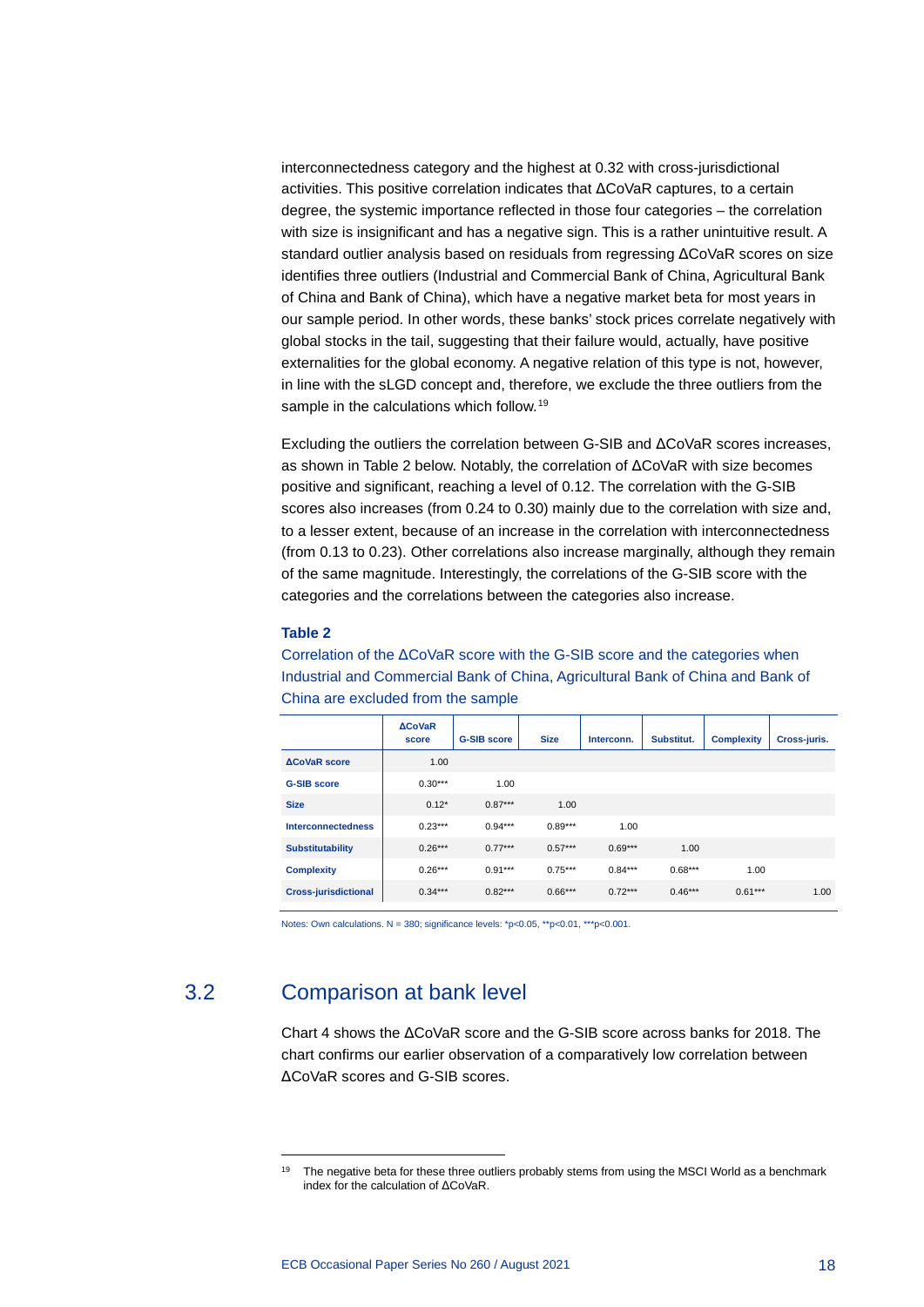### **Chart 4**





We now compare the G-SIB ranking with the market-data-informed ranking based on rank correlations and the share of commonly identified G-SIBs. First, we consider average rank correlations between the G-SIB score and our ΔCoVaR scores for the G-SIB sample for the years 2014 and 2018, as well as for the whole period. Second, we calculate the share of commonly identified G-SIBs based on the regulatory G-SIB score and the market-based ΔCoVaR score. To this end, we conduct a simple counterfactual G-SIB designation: based on each alternative score, the *n* banks with the highest score are considered to be designated G-SIBs, where *n* is set equal to the number of G-SIBs identified by the BCBS in each year (roughly 30 banks).<sup>[20](#page-19-0)</sup>

Table 3 shows rank correlations as well as the share of commonly identified G-SIBs for the two approaches.<sup>[21](#page-19-1)</sup> For the period 2014-18 the rank correlation between the ΔCoVaR score and the G-SIB score is 0.28. Moreover, using ΔCoVaR for G-SIB identification would overlap with actually identified G-SIBs in just over half of all cases[.22](#page-19-2)

Notes: Own calculations.

<span id="page-19-0"></span><sup>&</sup>lt;sup>20</sup> Alternatively, one could use the same threshold for G-SIB designation as that applied in the BCBS methodology (130 basis points) or use cluster analyses to determine those banks which are most different from the others in terms of score.

<span id="page-19-1"></span><sup>21</sup> Table A1 in the Appendix provides the corresponding information for the full, not outlier-corrected, sample.

<span id="page-19-2"></span><sup>&</sup>lt;sup>22</sup> The banks which would have been identified at least three times as G-SIBs under the alternative but not the actual designation are Bank of Montreal, Bank of Nova Scotia, CIBC, CITIC, Intesa, PNC, RBC, Toronto Dominion, US Bancorp and Westpac. For 2018, banks identified as G-SIBs under the alternative but not the actual designation are Bank of Montreal, Bank of Nova Scotia, Capital One, CIBC, CITIC, Intesa, Nordea, PNC, RBS, Shinhan, SMTH, Toronto Dominion and US Bancorp. The ΔCoVaR ranking and the score for all banks for 2018 are shown in Chart 4.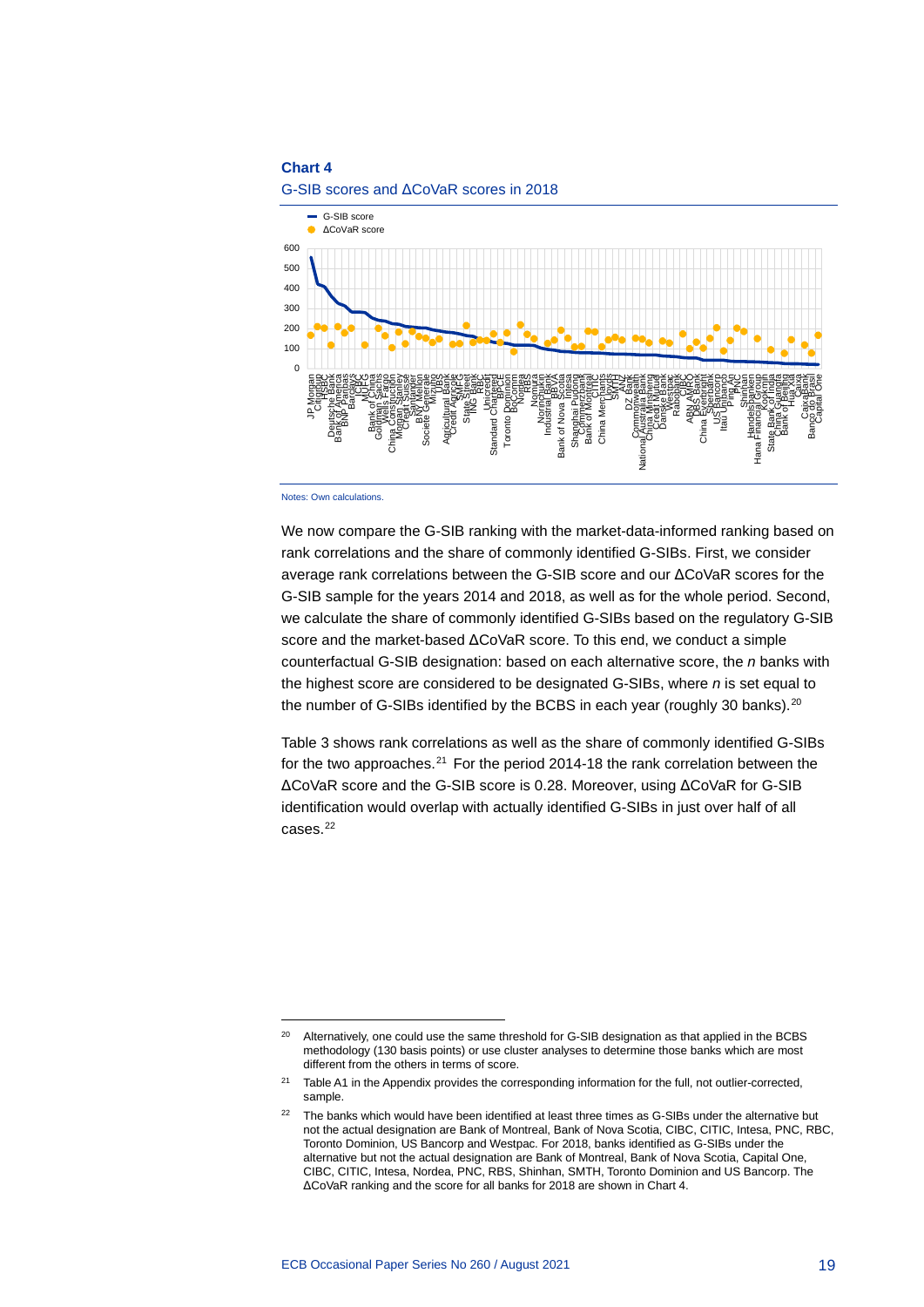### **Table 3**

Rank correlations and share of identified G-SIBs when outliers (Industrial and Commercial Bank of China, Agricultural Bank of China and Bank of China) are excluded from the sample

| <b>Market-based</b>         | <b>Rank correlations with G-SIB score</b> |       |         | <b>G-SIB coverage</b> |      |         |
|-----------------------------|-------------------------------------------|-------|---------|-----------------------|------|---------|
| measures                    | 2014                                      | 2018  | 2014-18 | 2014                  | 2018 | 2014-18 |
| <b>ACoVaR</b> score         | 0.283                                     | 0.262 | 0.284   | 56%                   | 54%  | 58%     |
| <b>Robustness checks:</b>   |                                           |       |         |                       |      |         |
| <b>Complete past</b>        | 0.200                                     | 0.251 | 0.203   | 63%                   | 58%  | 58%     |
| <b>Macro controls</b>       | 0.246                                     | 0.257 | 0.260   | 59%                   | 50%  | 57%     |
| <b>Bank index</b>           | 0.345                                     | 0.257 | 0.284   | 59%                   | 46%  | 53%     |
| 95 <sup>th</sup> percentile | 0.198                                     | 0.310 | 0.317   | 52%                   | 58%  | 62%     |

Notes: The year indicated on the time axis refers to the FSB's publication date for the overall score, which is based on end-year data for the previous year. The calculated rank correlation with the market measure is, similarly, based on the previous year's information.

In addition to our baseline specification for ΔCoVaR, Table 3 considers a number of alternative specifications, as outlined in Section 2.3, to evaluate the robustness of our findings. The findings are generally robust to these differences in calculation, i.e. we observe similar rank correlations and shares of commonly identified G-SIBs for all variants. Over the whole period, we observe the highest rank correlations with G-SIB score and the highest share of commonly identified G-SIBs when we measure the value at risk at the 95<sup>th</sup> percentile. At the same time this variant performs poorly in comparison with the others in 2014. Generally, there is no clear time trend with regard to the similarity of outcomes when compared with the G-SIB score across the different ΔCoVaR specifications.

While the average performance appears to be robust to alternative choices in the computation of ΔCoVaR, we observe that these choices do affect individual banks' ranking. Chart 5 shows the scores resulting from the different variants for individual banks for 2018. For many banks there is a considerable variation in their score, depending on how we compute ΔCoVaR. Consequently, the relative ranking of the individual banks also differs across computation choices. In the absence of an accurate benchmark, the variability in specifications for ΔCoVaR means this marketbased measure is difficult for policymakers to use.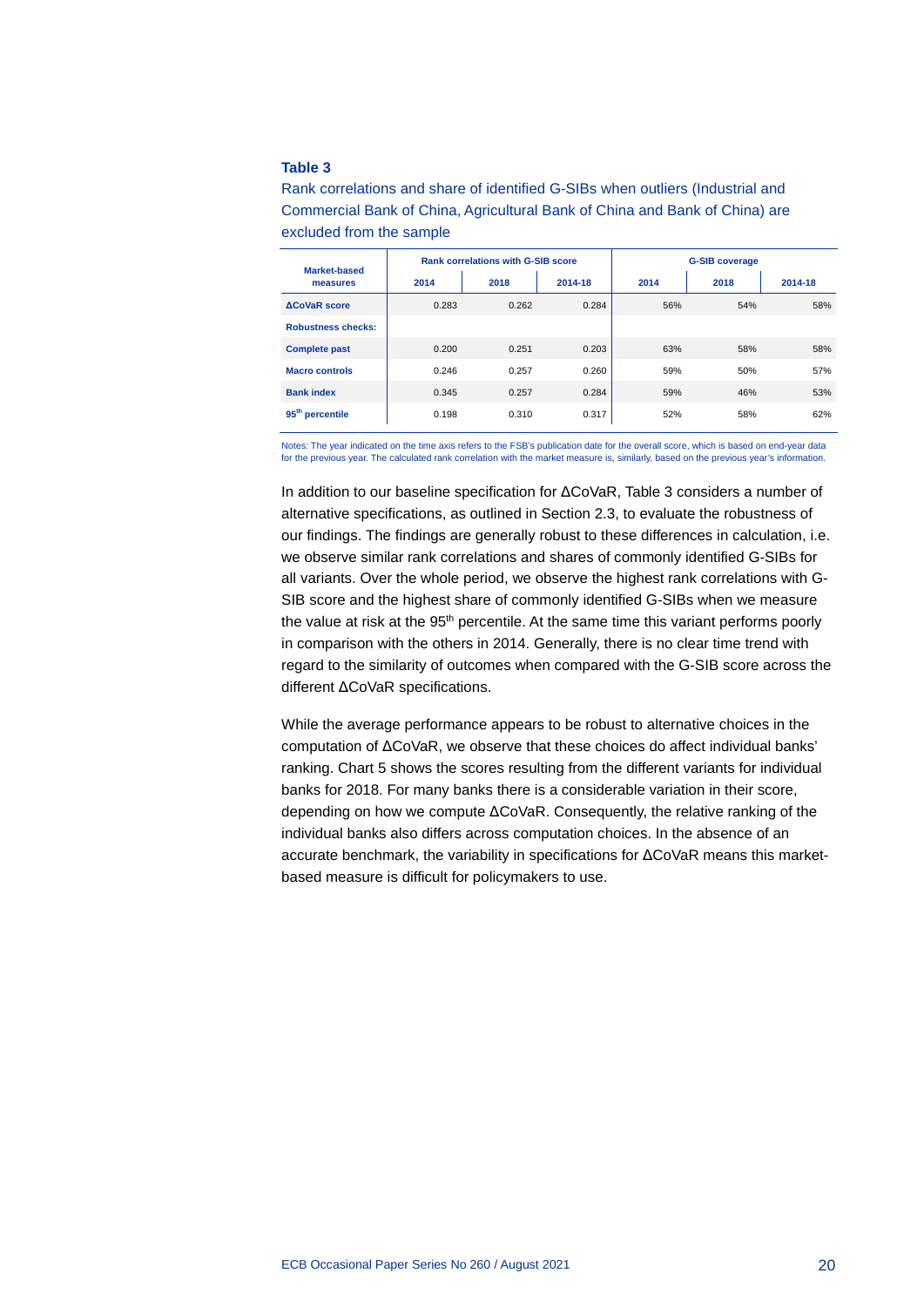### **Chart 5**



Different specifications of ΔCoVaR score in 2018

Notes: Own calculations.

Lastly, we assess the robustness of rankings across time. In our baseline specification we use a three-year rolling window in the ΔCoVaR estimation to give prominence to more recent data, while at the same time ensuring there are sufficient data for value-at-risk estimates. Even so, this specification exhibits low autocorrelation in scores of about 0.62, compared with the BCBS G-SIB scores which display an autocorrelation of 0.99. The low autocorrelation can also be seen in Chart 6, where we show the ΔCoVaR score for banks for all years. Unsurprisingly, the issue is alleviated when longer estimation windows are used. For example, when considering all past data to compute ΔCoVaR the autocorrelation of ΔCoVaR scores increases to 0.96. In making a choice of estimation window one essentially needs to weigh the measure's ability to capture changes in market information relatively quickly against having a relatively stable ranking over time. The evidence calls for using a longer estimation time window to mitigate the variability in ΔCoVaR scoring.

### **Chart 6**

### Distribution of ΔCoVaR score 2014-18, ranked by 2018 score



Notes: Own calculations.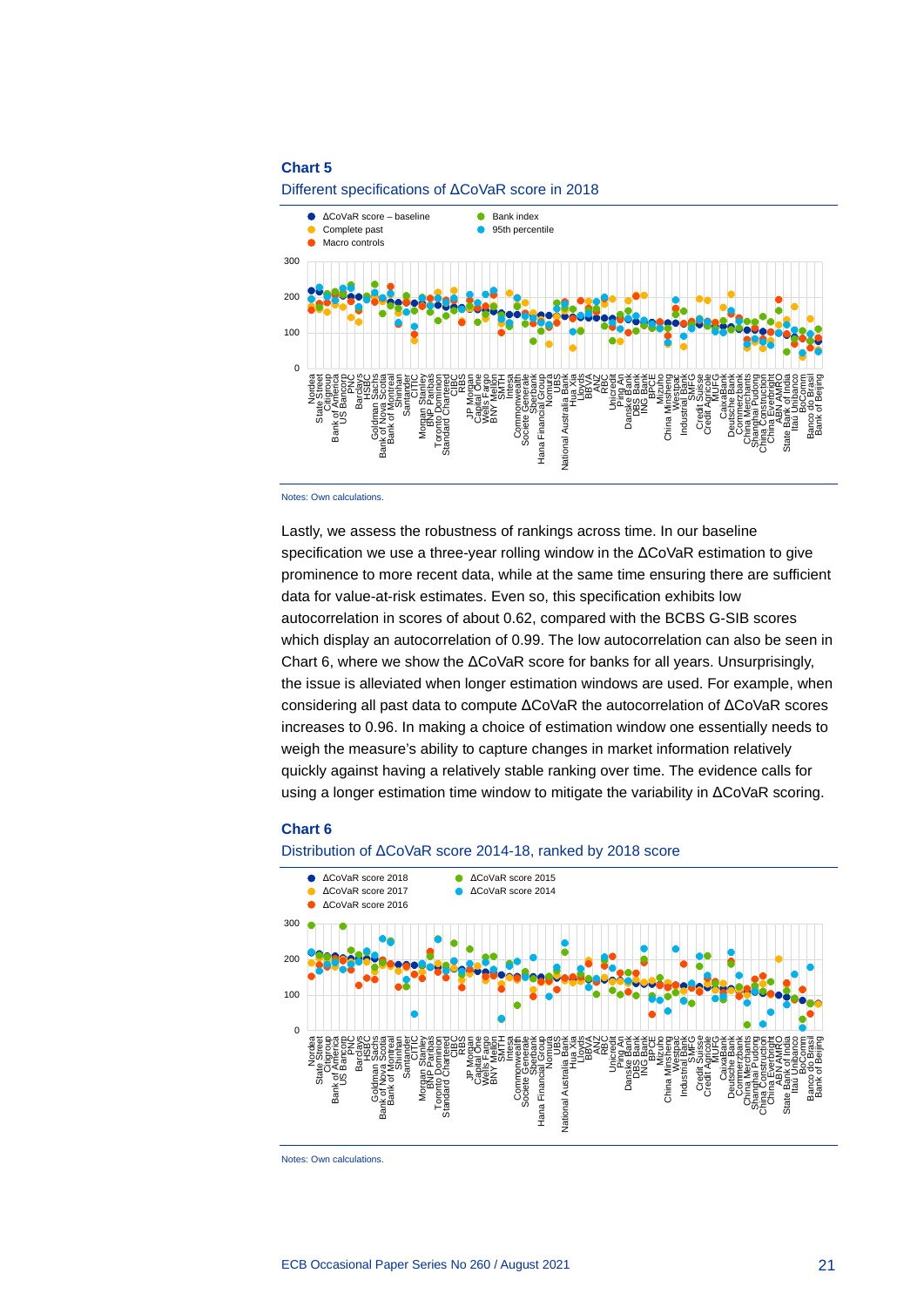# <span id="page-22-0"></span>4 Using market data to inform the weighting of BCBS G-SIB indicators

In the previous chapter we compared the information content of scores based on ΔCoVaR with scores based on balance sheet information. While our analyses reveal that the direct use of ΔCoVaR appears to represent a challenge for policymaking, market information may still provide a useful input into the G-SIB assessment methodology. We now use market information with the aim of capturing the relative importance of the contagion channels considered in the BCBS G-SIB methodology. The importance of these channels is reflected in the weights assigned to the different indicators considered. Currently, these weights have little empirical underpinning – instead indicators are weighted equally within five categories and these five categories are in turn weighted equally to compute the final score.

Passmore and von Hafften (2017) argue that, other than for simplicity, it is difficult to find strong arguments for the weighting of the indicators in the BCBS methodology. They therefore explore alternative weighting schemes which have economic foundations. As a part of this exercise, Passmore and von Hafften (2017) implement an analytical approach that (i) aims to parsimoniously capture the information provided by the indicators using factor analysis and (ii) calibrates weights based on market data using SRISK as a proxy for a bank's sLGD.<sup>[23](#page-22-1)</sup> As discussed in Section 2.1, SRISK measures the capital shortfall of a credit institution conditional on a severe market decline and is a function of its size, leverage and risk. While SRISK, as proposed by Acharya et al. (2017), is a sound indicator in its own right, given that it is based on balance sheet indicators in addition to market indicators and has an economic rational, it does not measure the systemic footprint of an institution, which is the ultimate aim of the BCBS G-SIB framework. For this reason we use ΔCoVaR and we therefore implement the approach used by Passmore and von Hafften (2017) for ΔCoVaR. In this way we aim to place the weighting scheme for the balancesheet-based indicators on an empirically motivated footing. In work conducted in parallel with ours, Jiron et al. (2021) propose using ΔCoVaR (rather than SRISK) as a market-based measure for social LGD in the BCBS G-SIB methodology.[24](#page-22-2)

The underlying rationale for using market information to calibrate weights rests on the premise that market-based measures can be a proxy for the true but unobservable systemic importance of a bank, as advocated by Adrian and Brunnermeier (2016) and others. We also understand the BCBS indicators as a set of relevant transmission channels for systemic importance identified via expert judgement. However, it is difficult to determine the relative importance of these different channels in explaining the true systemic risk via expert judgment (given a

<span id="page-22-1"></span><sup>&</sup>lt;sup>23</sup> A detailed description of the approach can be found in Appendix 1 of Passmore and von Hafften (2017). Note that this analysis is not included in the 2019 version of the paper published in the International Journal of Central Banking.

<span id="page-22-2"></span><sup>&</sup>lt;sup>24</sup> In their analysis, Jiron et al. (2021) map a log-linear function of the G-SIB score (with its original weighting scheme) onto ΔCoVaR. By contrast, we are interested in the importance of the different G-SIB indicators or contagion channels with regard to recalibrating the weighting scheme.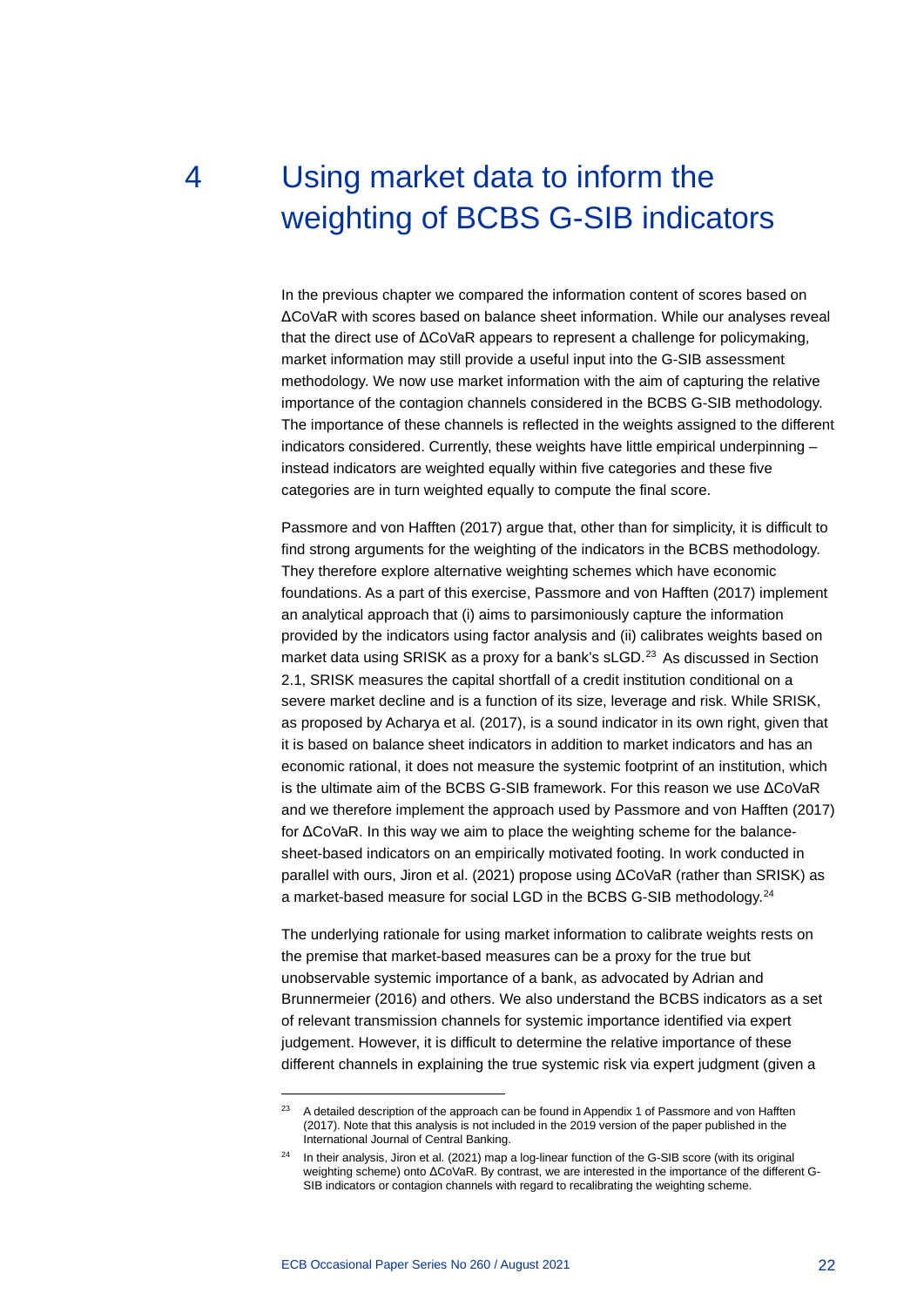lack of information, countervailing effects, etc.). As a result the indicators in the BCBS G-SIB methodology are currently weighted equally within five categories and those five categories are in turn weighted equally to compute the final score. Market data can be helpful in such a situation under the proviso that they are an observable proxy for the true, unobservable systemic importance of a bank (respectively, to be at least as correlated with the true systemic importance). In this case, market data could be useful as they could complement expert judgement and help to determine the relative importance of the different transmission channels.

The analytical approach followed by Passmore and von Hafften (2017) takes total exposures as a prima facie measure of sLGD. As a first step, the remaining G-SIB indicators are regressed on total exposures in order to isolate their information content beyond that of total exposures. Next, the authors perform an orthogonal factor analysis on the residuals of the aforementioned regressions. The resulting orthogonal factors account for the maximum variation of information content of the current G-SIB indicators net of size, while minimising the number of variables. A loading cut-off is employed for indicators with low loadings, i.e. indicators that offer only limited explanatory value beyond what has already been explained by other indicators.[25](#page-23-0) As a third step, a measure of sLGD is regressed on total exposures and the constructed factors. The resulting coefficient estimates reflect the importance of the different factors in explaining sLGD. Lastly, the coefficient estimates from the regression in the third step are multiplied by the factor loadings obtained in the second step and the resulting products are transformed into relative weights for the individual indicators. We provide the technical notation for the different steps in the Appendix.

Passmore and von Hafften (2017) use the current G-SIB score itself as a proxy for a bank's sLGD as well as SRISK. Instead of SRISK, we use ΔCoVaR as a proxy for sLGD.<sup>[26](#page-23-1)</sup> The resulting regression estimates then indicate the importance of size as well as the factors in explaining sLGD proxied by ΔCoVaR.

Table 4 reports the factor loadings from our factor analysis. We follow Passmore and von Hafften (2017) and apply a loading cut-off of  $0.7<sup>27</sup>$  The three identified factors are consistent with their results. They are: one factor related to capital market activities comprising underwriting activity and OTC derivatives, one factor comprising cross-jurisdictional claims and liabilities and one factor related to custodial activities comprising payment activity and assets under custody. Passmore and von Hafften (2017) identify a fourth factor comprising intra-financial assets, which was not the case for our results. Our results imply that intra-financial system assets – as well as the remaining indicators – do not help to explain the variation in the residuals.

<span id="page-23-0"></span><sup>&</sup>lt;sup>25</sup> Passmore and von Hafften (2017) exclude the indicators for Intra-financial liabilities, securities outstanding, trading/AFS securities and level 3 assets in this step of their analysis.

<span id="page-23-1"></span><sup>&</sup>lt;sup>26</sup> By comparison, we also replicate the analysis in Passmore and von Hafften (2017) using the BCBS G-SIB score as a sLGD measure. This allows us to determine to what extent differences in the results are driven by differences in the sample. The results of this analysis are reported in Tables A.2 and A.3 in the Appendix. The main differences compared with the results in Passmore and von Hafften (2017) are that we obtain a higher weight for total exposures and that the indicator for intra-financial assets is dropped as our factor analysis finds that it does not add any unique information.

<span id="page-23-2"></span><sup>&</sup>lt;sup>27</sup> This cut-off results in dropping the same indicators as in the analysis by Passmore and von Hafften (2017). In addition, the indicator for intra-financial assets is also dropped.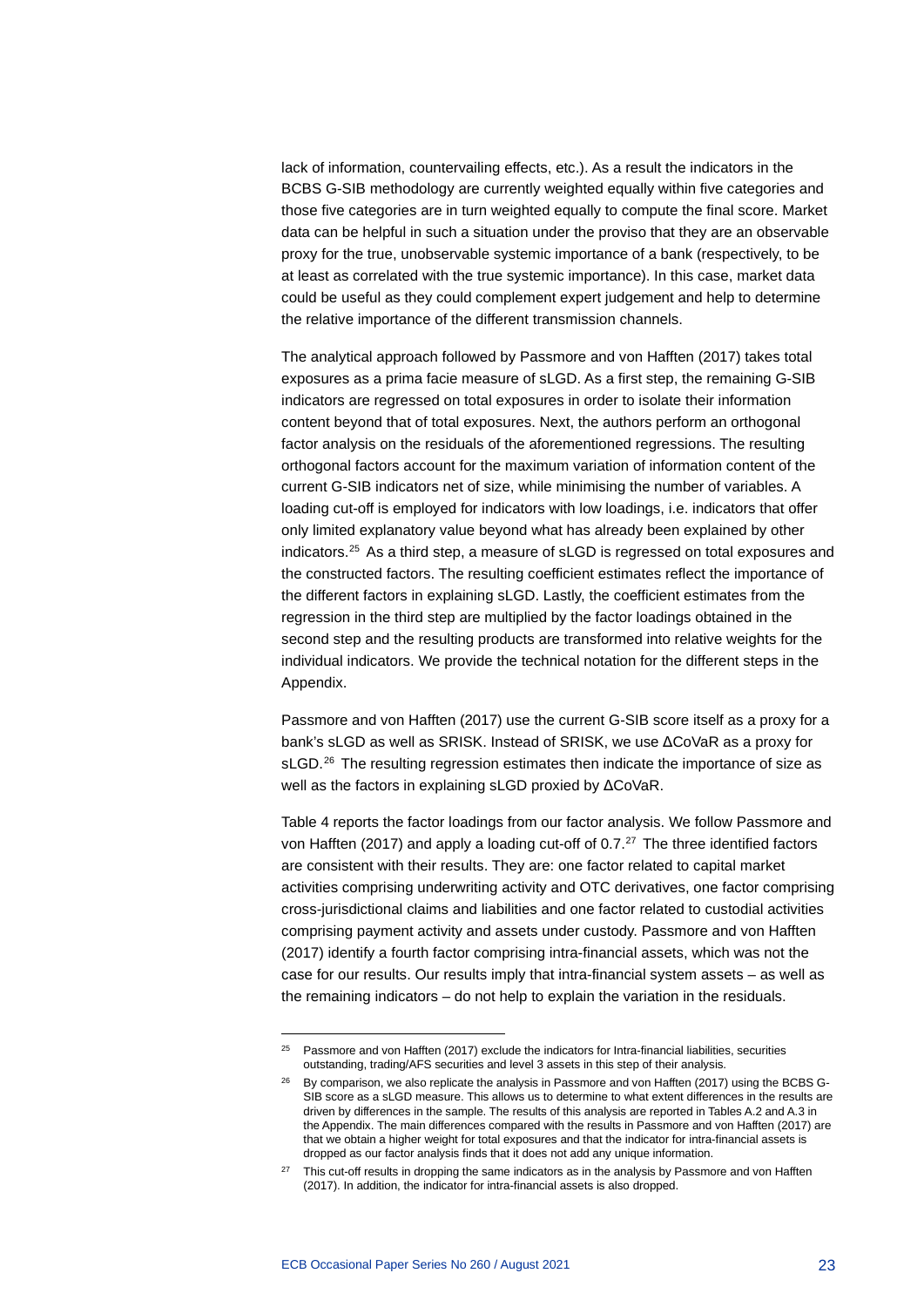### **Table 4**

Factor loadings of residuals

| <b>Residuals of</b>                     | Factor 1 | Factor 2 | Factor 3 | <b>Factor 4</b> | <b>Factor 5</b> |
|-----------------------------------------|----------|----------|----------|-----------------|-----------------|
| <b>Intra-financial assets</b>           | 0.604    | 0.311    | 0.045    | 0.367           | 0.080           |
| <b>Intra-financial liabilities</b>      | 0.107    | 0.188    | 0.481    | 0.540           | 0.000           |
| <b>Securities outstanding</b>           | 0.318    | 0.152    | 0.101    | $-0.355$        | 0.095           |
| <b>Payment activity</b>                 | 0.239    | 0.050    | 0.840    | 0.014           | $-0.066$        |
| <b>Assets under custody</b>             | 0.057    | 0.046    | 0.882    | 0.060           | 0.069           |
| <b>Underwriting activity</b>            | 0.849    | 0.080    | 0.137    | $-0.067$        | 0.020           |
| <b>OTC</b> derivatives                  | 0.819    | 0.289    | 0.166    | 0.045           | $-0.100$        |
| <b>Trading/AFS securities</b>           | 0.649    | 0.039    | 0.234    | $-0.002$        | 0.195           |
| Level 3 assets                          | 0.648    | $-0.045$ | 0.047    | 0.078           | 0.053           |
| <b>Cross-jurisdictional claims</b>      | 0.120    | 0.952    | 0.001    | 0.060           | $-0.023$        |
| <b>Cross-jurisdictional liabilities</b> | 0.101    | 0.954    | 0.095    | 0.004           | 0.027           |

Notes: Factor loadings for the residual from regressions of each indicator on total exposures using indicator scores for the period 2014-18, excluding outliers (Industrial and Commercial Bank of China, Agricultural Bank of China and Bank of China) from the sample. Following Passmore and von Hafften (2017), we apply a loading cut-off of 0.7.

Next, we use the ΔCoVaR score as a proxy for sLGD to derive market-based weights. Table 5 reports the results of the regression of the ΔCoVaR score on total exposures and the factors. We obtain statistically significant, positive coefficients for all three factors. Factor 2, which captures cross-jurisdictional activities, is the most relevant in explaining our market-based score.<sup>[28](#page-24-0)</sup>

### **Table 5**

Regression of G-SIB and ΔCoVaR score on total exposures and the factors

|                                                           | <b>ACoVaR</b> score       |  |  |  |
|-----------------------------------------------------------|---------------------------|--|--|--|
| <b>Total exposures</b>                                    | $0.0658*$<br>(1.84)       |  |  |  |
| Factor 1                                                  | $0.0504**$<br>(2.41)      |  |  |  |
| <b>Factor 2</b>                                           | $0.107***$<br>(4.08)      |  |  |  |
| Factor 3                                                  | $0.0253***$<br>(2.95)     |  |  |  |
| <b>Constant</b>                                           | $142.4***$<br>(19.56)     |  |  |  |
| <b>Adjusted R-sq.</b>                                     | 0.153                     |  |  |  |
| <b>Observations</b>                                       | 317                       |  |  |  |
| <b>Sample</b>                                             | <b>Excluding outliers</b> |  |  |  |
| t statistics in parentheses, * p<0.1 ** p<0.05 *** p<0.01 |                           |  |  |  |

The weights of the BCBS G-SIB framework and the derived indicator weights are reported in Table 6. Compared with the BCBS weights (column 1), the weighting informed by ΔCoVaR (column 2) places more importance on size and crossjurisdictional activity as well as, to a lesser extent, underwriting and OTC derivative

<span id="page-24-0"></span><sup>&</sup>lt;sup>28</sup> For total exposure the coefficient is statistically insignificant if we do not exclude the three outlier banks (see Appendix).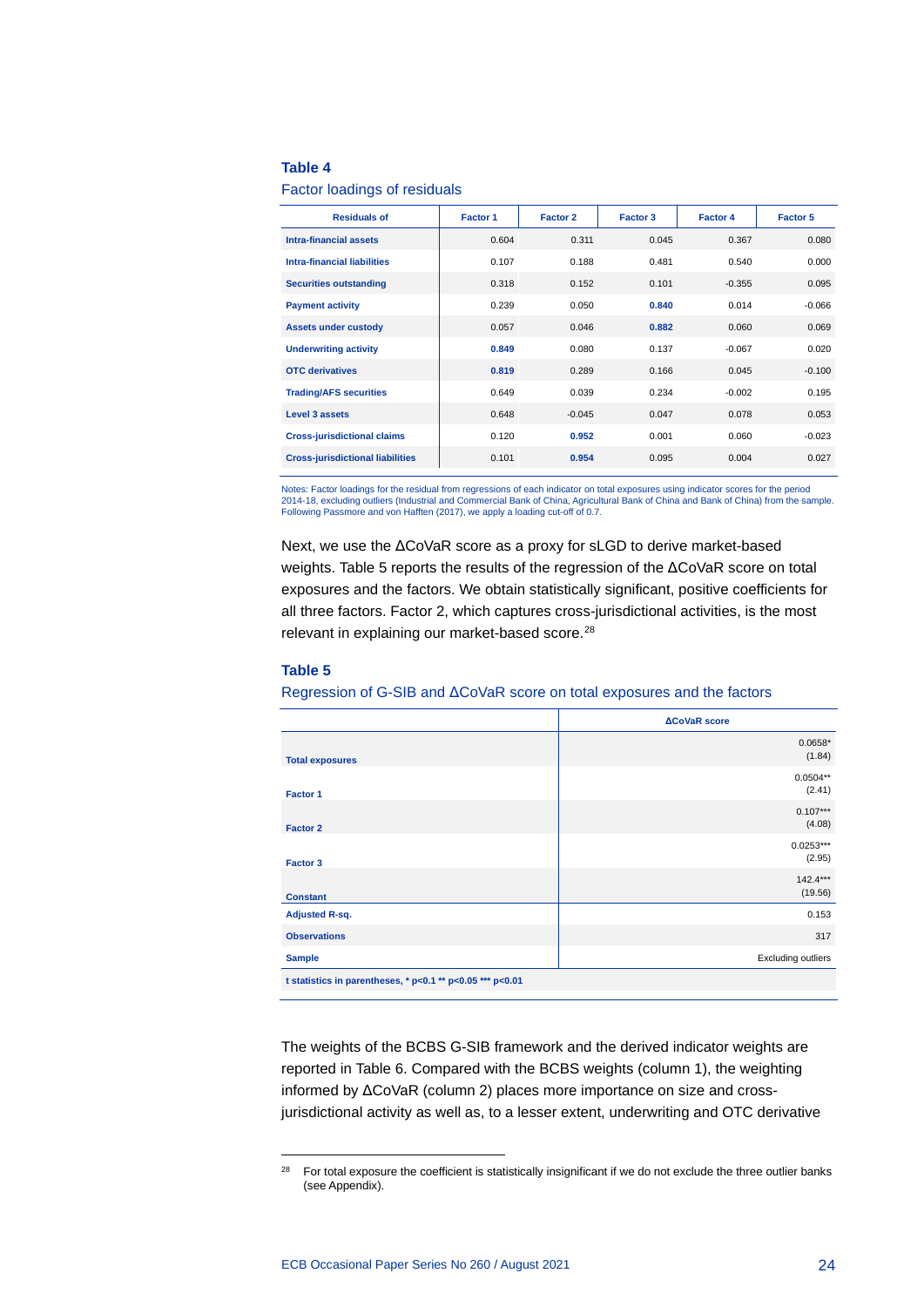activities.[29](#page-25-0) Cross-jurisdictional activities are the most important category in our market-based weighting scheme, with a combined weight of 43% compared with a weight of 20% under the BCBS methodology. Total exposure is the most important single determinant, with a weight of 27% compared with a weight of 20% in the BCBS methodology.[30](#page-25-1)

Comparing the derived weights with the results of the correlation analysis in Section 3.1, it may to some extent appear counterintuitive that the implied weighting scheme assigns a greater weight to size, for which the correlation with ΔCoVaR was found to be comparatively low. However, the correlation analysis constitutes a univariate analysis and therefore does not control for any other factors. Meanwhile, the weights are based on a multivariate analysis, which controls for the impact of the other indicators. The different G-SIB indicators are all positively correlated with size, and this correlation is stripped out by orthogonalising the indicators on size in the first step of the approach adopted by Passmore and von Hafften (2017). For a positive correlation of size and systemic importance we would therefore expect higher univariate correlations but lower multivariate correlations for the other indicators.

### **Table 6**

| <b>Indicator</b>                        | <b>Current weight</b><br>(1) | Using <b>ACoVaR</b> as sLGD<br>(2) |
|-----------------------------------------|------------------------------|------------------------------------|
| <b>Total exposures</b>                  | 20                           | 26.5                               |
| <b>Intra-financial assets</b>           | 6.7                          |                                    |
| <b>Intra-financial liabilities</b>      | 6.7                          |                                    |
| <b>Securities outstanding</b>           | 6.7                          | ۰                                  |
| <b>Payment activity</b>                 | 6.7                          | 5.0                                |
| <b>Assets under custody</b>             | 6.7                          | 5.2                                |
| <b>Underwriting activity</b>            | 6.7                          | 10.3                               |
| <b>OTC</b> derivatives                  | 6.7                          | 10.0                               |
| <b>Trading/AFS securities</b>           | 6.7                          | $\overline{\phantom{a}}$           |
| <b>Level 3 assets</b>                   | 6.7                          |                                    |
| <b>Cross-jurisdictional claims</b>      | 10                           | 21.5                               |
| <b>Cross-jurisdictional liabilities</b> | 10                           | 21.5                               |

### Indicator weights estimated using ΔCoVaR

Notes: BCBS (2013) and own calculation. Column 1 reports current indicator weights in BCBS (2013). Column 2 reports indicator weights derived using the factor analysis approach in Passmore and von Hafften (2013) and ΔCoVaR as a measure for sLGD. Weights<br>are estimated using data for the sample period 2014-18, excluding outliers (Industrial and Co Bank of China and Bank of China) from the sample.

Chart 7 shows the implied scores based on the derived weights in comparison with the ranking based on the BCBS G-SIB methodology. Overall, using weights informed

<span id="page-25-0"></span><sup>&</sup>lt;sup>29</sup> Using SRISK, Passmore and von Hafften (2017) also find that total exposures and the indicators for international activities receive the highest implied weights, while the indicators for market activities receive zero weight and the indicators for payment and custodial activities receive small negative weights. To explain these negative weights, the authors argue that once you control for size, the market views these activities as more robust during a downturn.

<span id="page-25-1"></span> $30$  For the full sample – not outlier-corrected – cross-jurisdictional claims and activities each receive a weight of 27%. The remaining weights are underwriting activities at 17%, OTC derivatives at 16%, assets under custody at 7% and payment activity at 6%. Notably, total exposures receive zero weight when we derive the weights for the full sample since the regression coefficient is not significantly different from zero.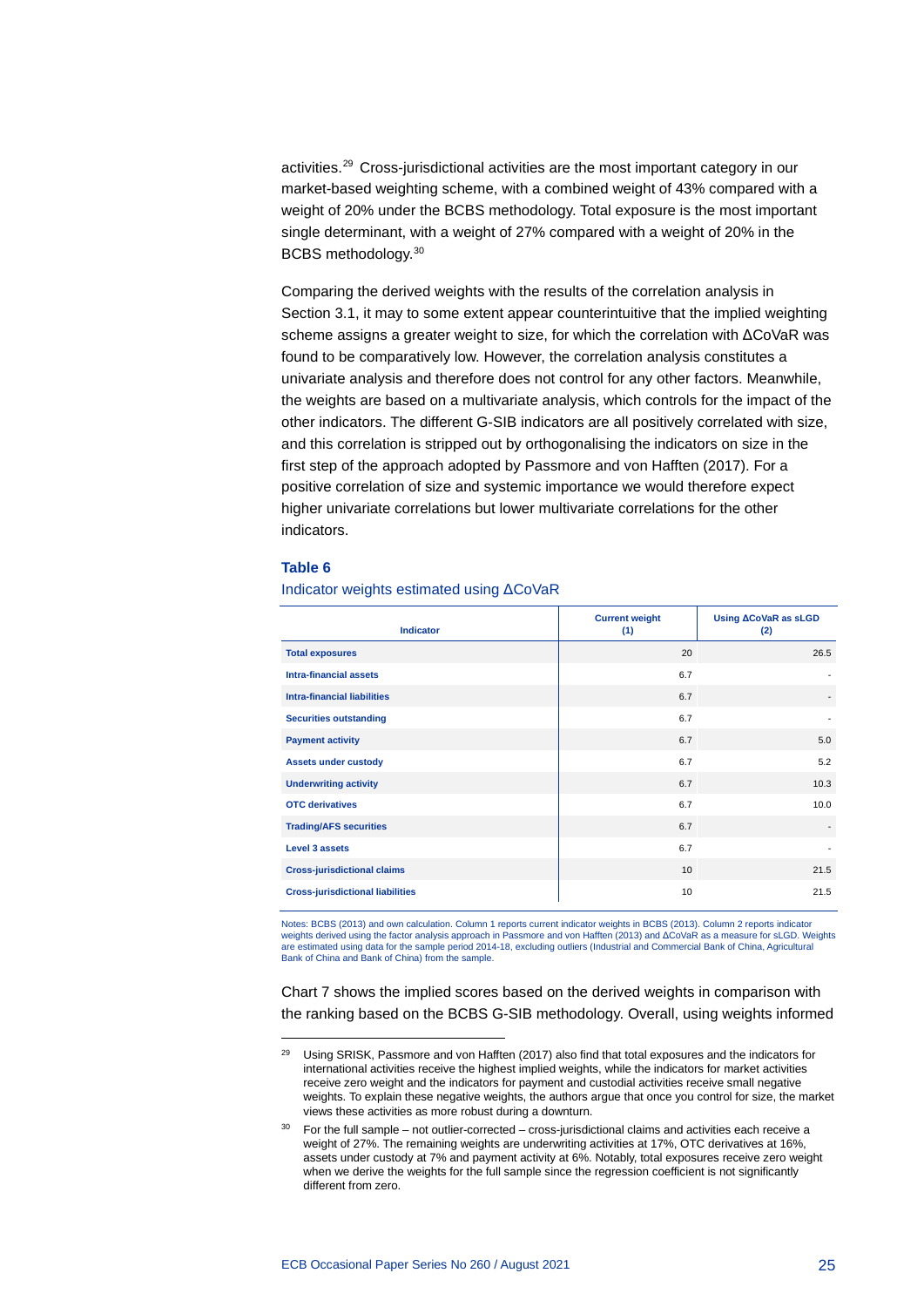by market data results in similar outcomes to the BCBS methodology with very few bucket changes. While the implied indicator weights from the factor analysis differ considerably from the current weights in the BCBS methodology, the resulting ranking and designation are very similar: the rank correlation is 0.94 and the share of commonly identified G-SIBs is 89% across the whole period. Passmore and von Hafften (2017) also note in their analysis using SRISK that different weighting schemes would result in only limited changes in terms of G-SIB surcharge buckets. However, the approach would also be expected to result in outcomes that are similar to those produced by the BCBS G-SIB methodology. As is evident in Table 1, the single indicators in the G-SIB methodology are highly correlated, so even material changes to the weights result in comparatively small changes to the overall score.

### **Chart 7**



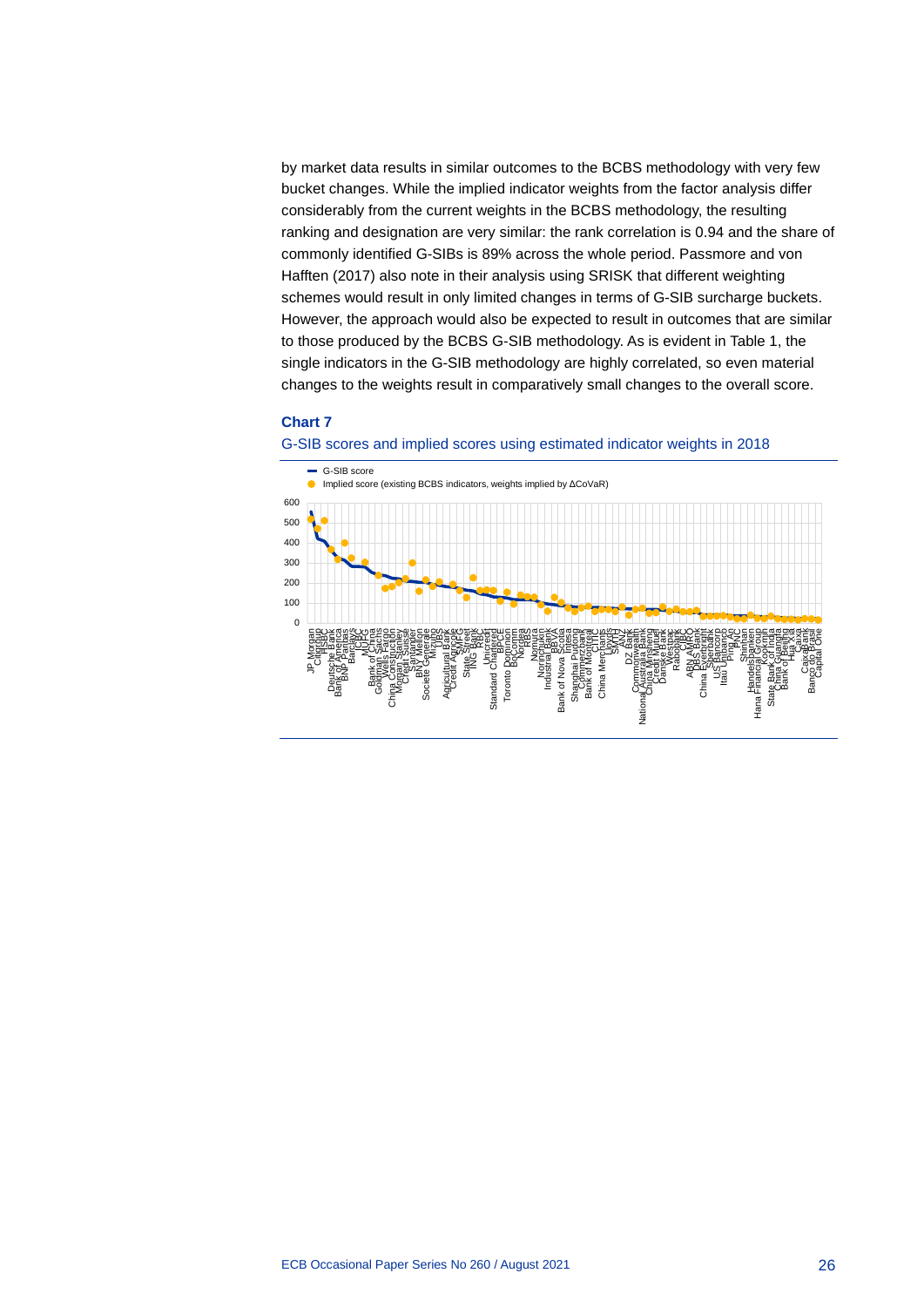## 5 Policy implications

<span id="page-27-0"></span>Market-based measures are appealing in many respects, in particular due to their timeliness and the ease with which their data may be collected. However, our analyses show that for ΔCoVaR to be directly usable for policy purposes, policymakers need to overcome a number of challenges. First, while ΔCoVaR is positively correlated with fundamental, balance-sheet-based information, there is considerable information/noise which cannot be attributed to aspects captured in the BCBS methodology. Moreover, it is difficult to identify the relevant contagion channel (as described in the BCBS G-SIB assessment methodology) that determine banks' ΔCoVaR scores. Therefore, further work is needed to identify additional channels of systemic risk which are captured by ΔCoVaR. Second, a bank's ΔCoVaR, and a relative score based on it, exhibit substantial variability over time and across specifications. Lastly, the applicability of the measure is limited to listed banks. While this is less problematic for ranking G-SIBs, market-based measures appear to be unsuitable for assessing domestic systemically important banks due to a lack of return data for some of the more important domestic banks. This drawback is particularly relevant in economies where only a minority of banks are publicly listed.

Despite these findings, ΔCoVaR might provide a useful additional score which could trigger a deeper analysis and discussion by policymakers for banks which might otherwise fall below the supervisor's radar. Another potential application of market information in the context of G-SIB identification would be to inform the weighting scheme used in the BCBS balance-sheet-based indicator approach. Currently, the weights in the BCBS G-SIB framework are derived from equal-weighting within and across categories. Using market information in the context of the weighting scheme would make it possible to use that part of the information which can be clearly attributed to a contagion channel as captured by the balance-sheet-based indicators, placing their relative importance on an empirically motivated footing. However, our analysis also found that alternative weighting schemes are unlikely to lead to materially different outcomes, given the high correlation between the single indicators used in the G-SIB framework.

Based on our analysis we conclude that ΔCoVaR-based indicators cannot replace balance sheet indicators in a policy context. There are considerable challenges, in particular when it comes to interpreting market-based measures and identifying the relevant contagion channel. However, market information could be a useful addition and challenge to the established policy indicators.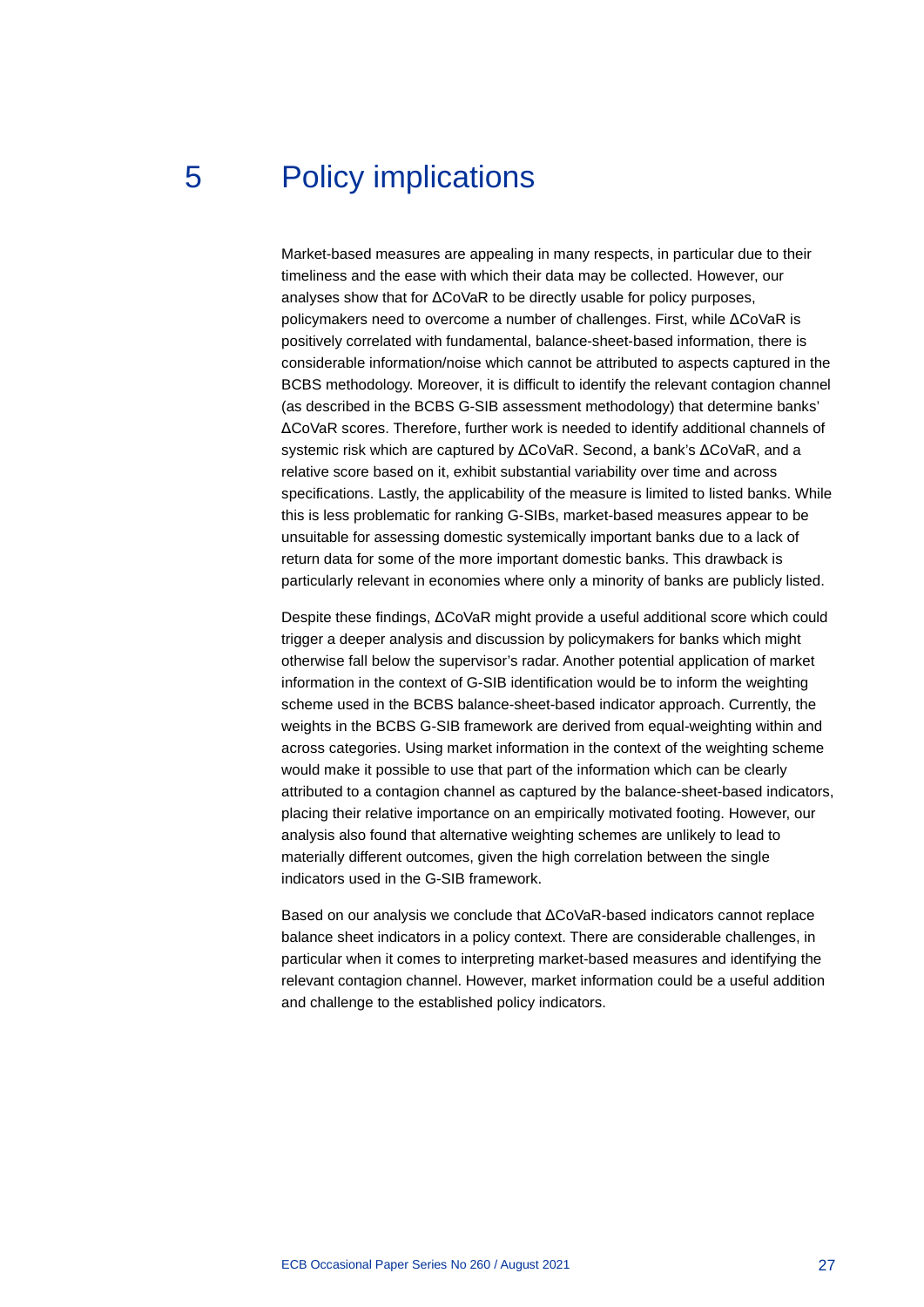## <span id="page-28-0"></span>References

Acharya, V. V., Pedersen, L.H., Philippon, T. and Richardson, M. (2017), "Measuring systemic risk", *The Review of Financial Studies*, Vol. 30, Issue 1, pp. 2-47.

Adrian, T. and Brunnermeier, M.K. (2016), "CoVaR", *American Economic Review*, Vol. 106, No 7, pp. 1705-1741.

BCBS (2011), "Global systemically important banks: Assessment methodology and the additional loss absorbency requirement".

BCBS (2018), "Global systemically important banks: revised assessment methodology and the higher loss absorbency requirement".

Behn, M., Mangiante, G., Parisi, L. and Wedow, M. (2019), "Behind the scenes of the beauty contest: window dressing and the G-SIB framework", *Working Paper Series*, No 2298, ECB, Frankfurt am Main.

Benoit, S., Colliard, J.-E., Hurlin, C. and Pérignon, C. (2017), "Where the Risks Lie: A Survey on Systemic Risk", *Review of Finance*, pp. 109-152.

Brownlees, C. and Engle, R.F. (2017), "SRISK: A conditional capital shortfall measure of systemic risk", *The Review of Financial Studies*, Vol. 30, Issue1, pp. 48- 79.

Brownlees, C., Chabot, B., Ghysels, E. and Kurz, C. (2020), "Back to the future: Backtesting systemic risk measures during historical bank runs and the great depression", *Journal of Banking & Finance*, Vol. 113.

Drehmann, M. and Tarashev, N. (2013), "Measuring the systemic importance of interconnected banks", *Journal of Financial Intermediation*, Vol. 22, Issue 4, pp. 586- 607.

Dungey, M., Luciani, M. and Veredas, D. (2013), "Googling SIFIs", *Working Paper*.

Huang, X., Zhou, H. and Zhu, H. (2009), "A framework for assessing the systemic risk of major financial institutions", *Journal of Banking & Finance*, Vol. 33, Issue 11, pp. 2036-2049.

Jiron, A., Passmore, W. and Werman, A. (2021), "An empirical foundation for calibrating the G-SIB surcharge", *BIS Working Papers*, No 935.

Löffler, G. and Raupach, P. (2013), "Pitfalls in the Use of Systemic Risk Measures", *Journal of Financial and Quantitative Analysis*, Vol. 53, Issue 1, pp. 269-298.

López-Espinosa, G.,Moreno, A., Rubia, A. and Valderrama, L. (2012), "Short-term wholesale funding and systemic risk: A global CoVaR approach", *Journal of Banking & Finance*, Vol. 36, Issue 12, pp. 3150-3162.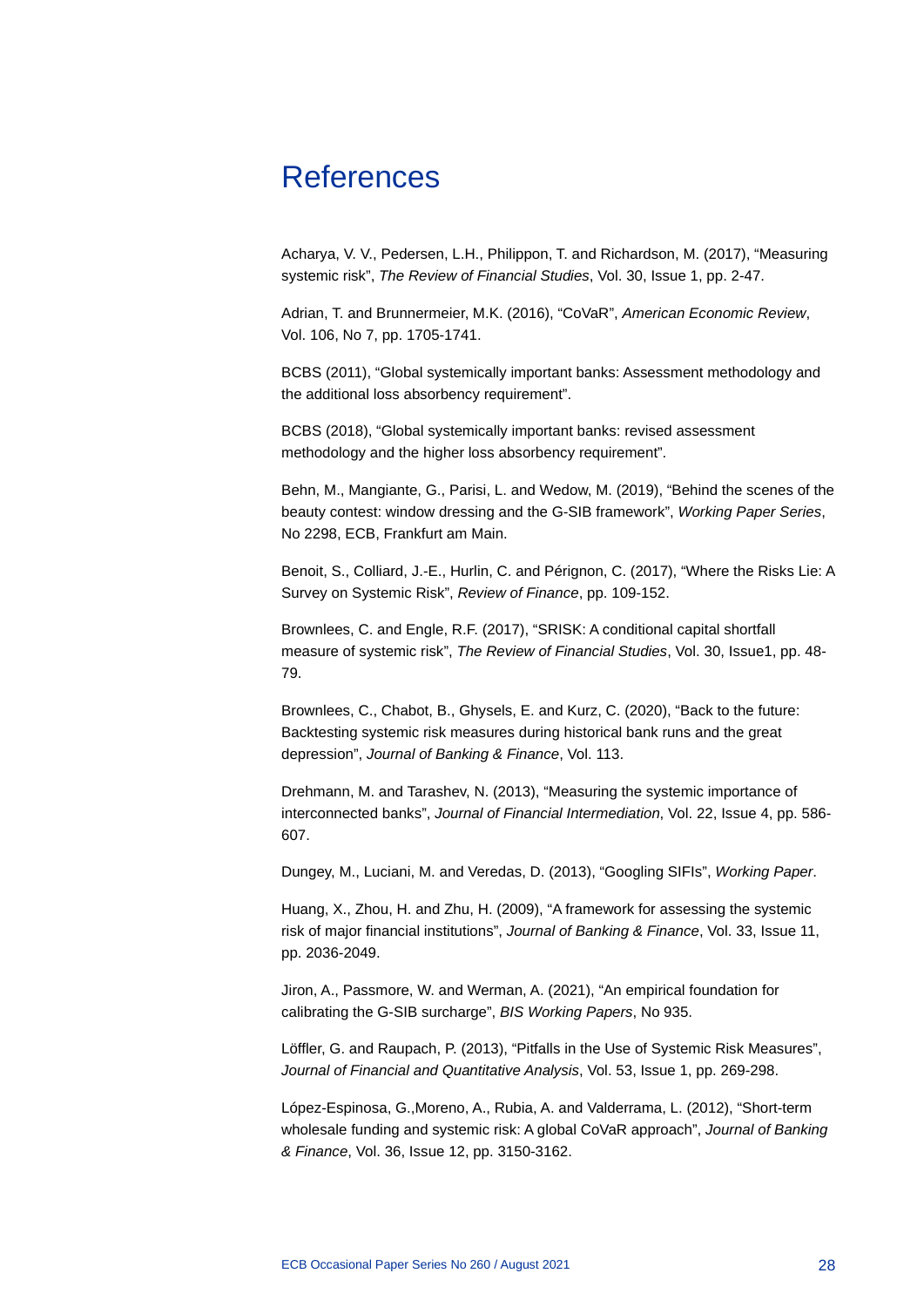Nucera, F., Schwaab, B., Koopman S.J. and Lucas, A. (2016), "The information in systemic risk rankings", *Working Paper Series*, No 1875, ECB, Frankfurt am Main.

Passmore, W. and von Hafften, A.H. (2017), "Are Basel's Capital Surcharges for Global Systemically Important Banks Too Small?", *Finance and Economics Discussion Series 2017-021*, Board of Governors of the Federal Reserve System, Washington.

Passmore, W. and von Hafften, A. H. (2019), "Are Basel's Capital Surcharges for Global Systemically Important Banks Too Small?", *International Journal of Central Banking*, Issue 57, pp. 107-156.

Tarashev, N. A., Borio, C.E. and Tsatsaronis K. (2010), "Attributing systemic risk to individual institutions", *BIS Working Papers*, No 308.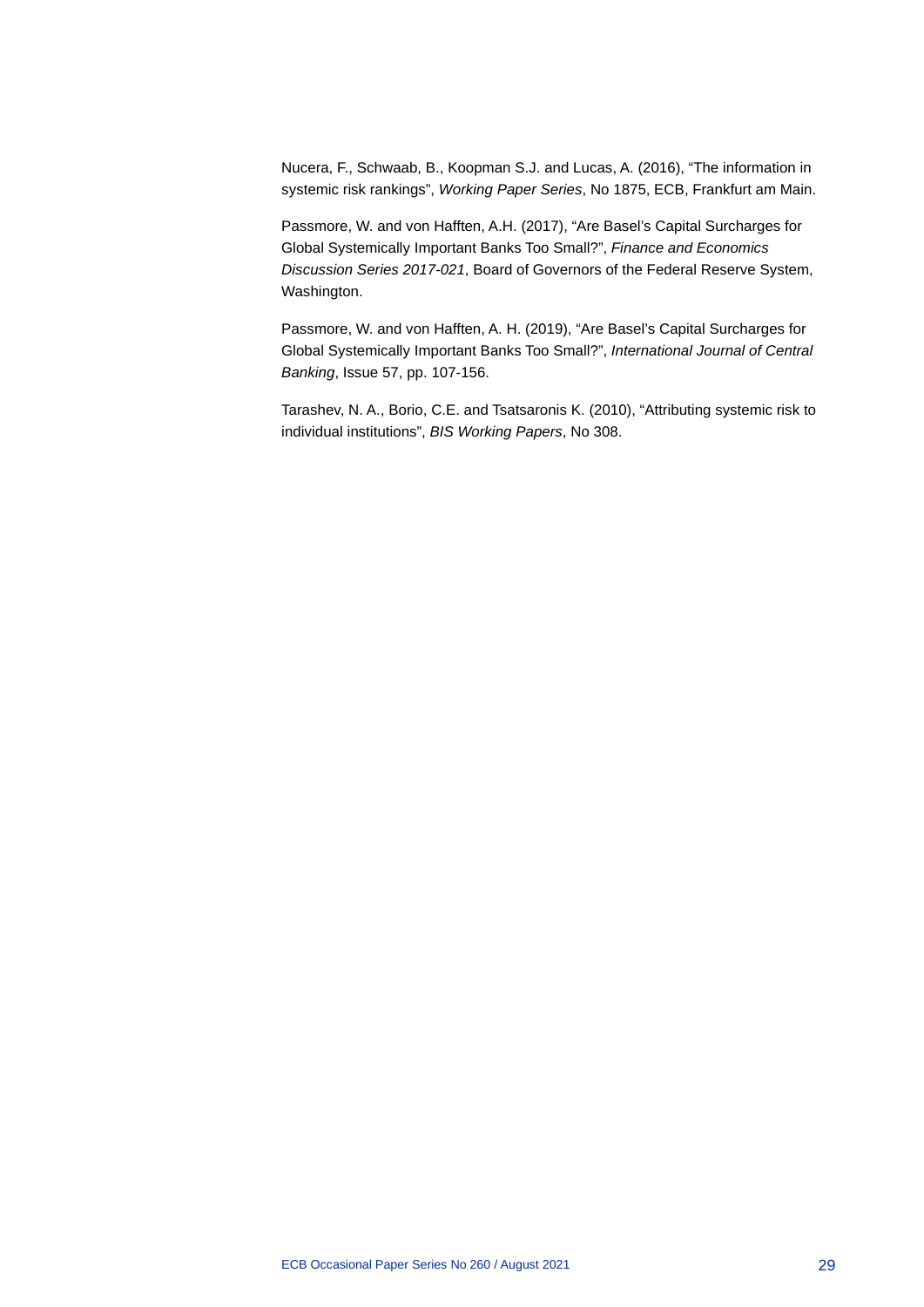# <span id="page-30-0"></span>Appendix

### **Table A.1**

Rank correlations and share of identified G-SIBs not outlier-corrected

| <b>Market-based</b>         |       | <b>Rank correlations with G-SIB score</b> |         | <b>G-SIB coverage</b> |      |         |
|-----------------------------|-------|-------------------------------------------|---------|-----------------------|------|---------|
| measures                    | 2014  | 2018                                      | 2014-18 | 2014                  | 2018 | 2014-18 |
| <b>ACoVaR</b> score         | 0.268 | 0.168                                     | 0.216   | 50%                   | 48%  | 52%     |
| <b>Robustness checks:</b>   |       |                                           |         |                       |      |         |
| <b>Complete past</b>        | 0.192 | 0.155                                     | 0.138   | 57%                   | 52%  | 52%     |
| <b>Macro controls</b>       | 0.230 | 0.166                                     | 0.199   | 53%                   | 45%  | 52%     |
| <b>Bank index</b>           | 0.327 | 0.233                                     | 0.266   | 53%                   | 41%  | 50%     |
| 95 <sup>th</sup> percentile | 0.142 | 0.213                                     | 0.231   | 47%                   | 52%  | 56%     |

Notes: The year indicated on the time axis refers to the FSB's publication date for the overall score, which is based on end-year data for the previous year. The calculated rank correlation with the market measure is, similarly, based on the previous year's information.

**Technical notation of the Passmore and von Hafften (2017) approach used to derive indicator weights using factor analysis**

Passmore and von Hafften (2017) use a factor analysis to derive an alternative weighting scheme for the G-SIB indicators using market information. Below, we provide the technical notation for each step of their approach, largely following the notation provided in Appendix 1 of the original paper.

*Step 1:* Regress each G-SIB indicator  $X_i$  on total exposures to isolate information content beyond what is explained by total exposures.

 $X_{i,j} = \alpha_j * Total\ exposures_i + \varepsilon_{i,j}$ 

*Step 2:* Perform an orthogonal factor analysis on the residuals  $\varepsilon_{i,j}$  of the regressions performed in Step 1. Each resulting factor is constructed as a linear combination of  $n_k$  indicator residuals weighted by  $\beta_i$ , where  $\beta_i$  is the loading estimated in the factor analysis (see Table 4). There is a loading cut-off of 0.7, so indicators receiving low weights are dropped.

$$
Factor_{i,k} = \sum\nolimits_{j=1}^{n_k}\beta_j * \varepsilon_{i,j}
$$

*Step 3:* Regress a measure of sLGD on total exposures and the set of factors constructed in Step 2, to estimate the importance of each regressor in explaining sLGD. We use ΔCoVaR as our measure for sLGD (see Tables 5 and A.2). We also replicate the analysis conducted by Passmore and von Hafften (2017) using the BCBS G-SIB score as the sLGD measure in this step, which we describe in the next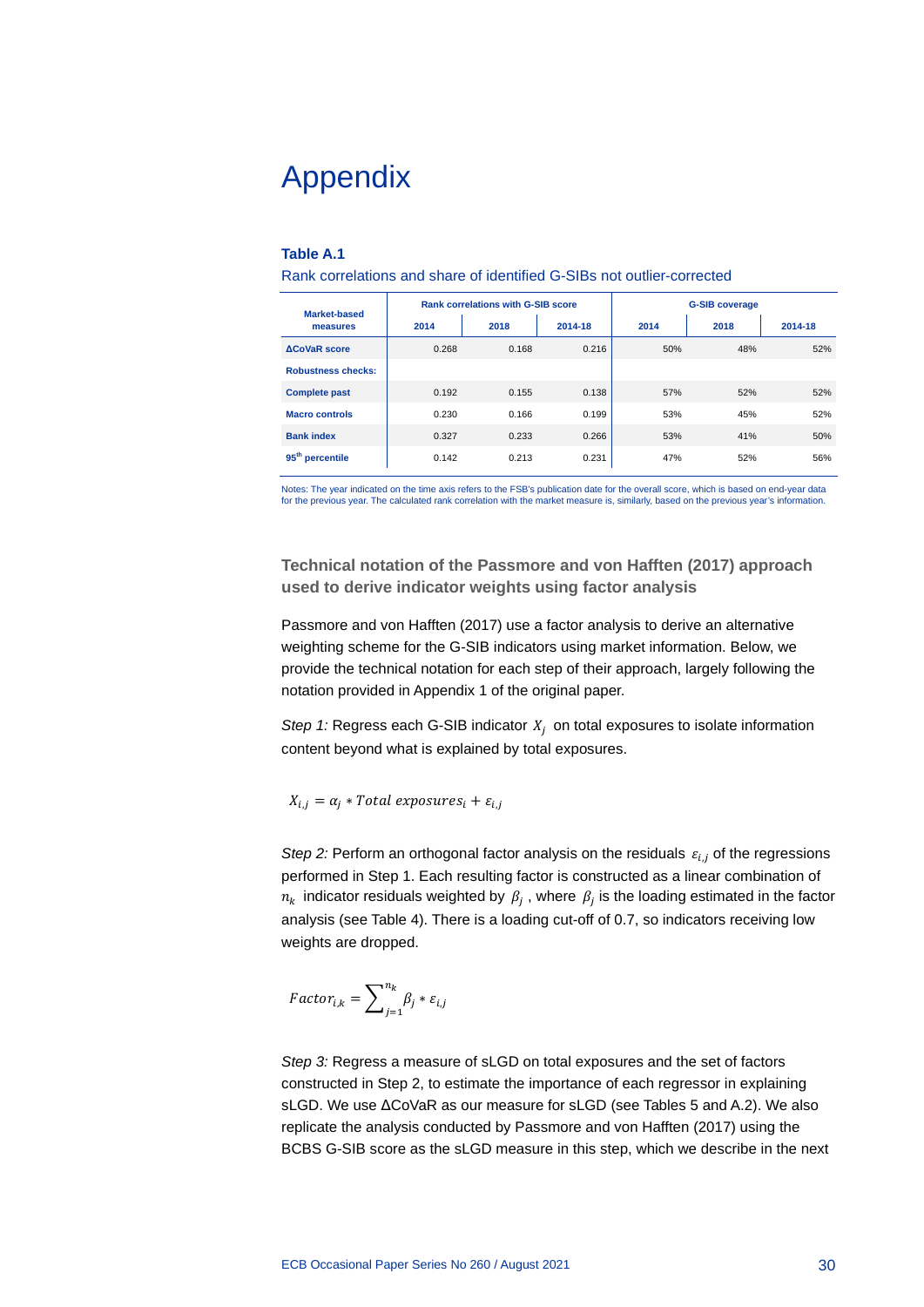section of this appendix. This also allows us to determine the extent to which differences in the results are driven by differences in the sample.

$$
\Delta \text{CoVaR score}_{i} = \delta_0 * \text{Total exposures}_{i} + \sum\nolimits_{k=1}^{m} \delta_k * \text{Factor}_{i,k} + \gamma_i
$$

Step 4: Derive the implied indicator weights using the factor loadings  $\beta_i$  obtained in Step 2 and the regression coefficients  $\delta_0$  and  $\delta_k$  obtained in Step 3 and compute the implied scores using the derived indicator weights (see Tables 6 and A.3).

$$
\Delta Cov\widehat{aR \space score_i} = \delta_0 * Total \space exposures_i + \sum_{k=1}^{m} \delta_k * \sum_{j=1}^{n_k} \beta_j \varepsilon_{i,j}
$$
\n
$$
= \delta_0 * Total \space exposures_i + \sum_{k=1}^{m} \delta_k
$$
\n
$$
* \sum_{j=1}^{n_k} \beta_j (X_{i,j} - \alpha_j * Total \space exposures_i)
$$
\n
$$
= \left[ \delta_0 - \sum_{k=1}^{m} \delta_k * \sum_{j=1}^{n_k} \beta_j \alpha_j \right] * Total \space exposures_i + \sum_{k=1}^{m} \delta_k
$$
\n
$$
* \sum_{j=1}^{n_k} \beta_j X_{i,j}
$$

**Replication of the analysis conducted by Passmore and von Hafften (2017) using the BCBS G-SIB score as a sLGD measure to derive indicator weights**

To work out the sample effect, we replicate Passmore and von Hafften's analysis to derive minimum variance regulatory consensus weights. To derive the minimum variance regulatory consensus weights the BCBS G-SIB score is used to proxy for sLGD. While Passmore and von Hafften's analysis is based on end-2014 G-SIB public disclosures, we rely on data for the period 2014-18. Table A.2 reports the results of the regression of the G-SIB score as a measure of sLGD on total exposures and the factors. The resulting weights for the indicators are reported in Table A.3 (column 2). As expected, the most relevant indicator is total exposures at 67%. The remaining indicators are *jurisdictional claims* and *liabilities and OTC derivatives* at around 7% each and *assets under custody* and *payment activity* at around 3%. The main differences compared with the results in Passmore and von Hafften are that we obtain a considerably higher weight for *total exposures* and that *intra-financial assets* are not included, as our factor analysis finds that it does not add unique information. The weights for the other indicators are slightly smaller but our results indicate the same relative order of importance. One potential explanation for the shift in weights towards *total exposures* may be that, overall, business models have converged in recent years. The remaining indicators would, therefore, provide less unique information in addition to *total exposures*.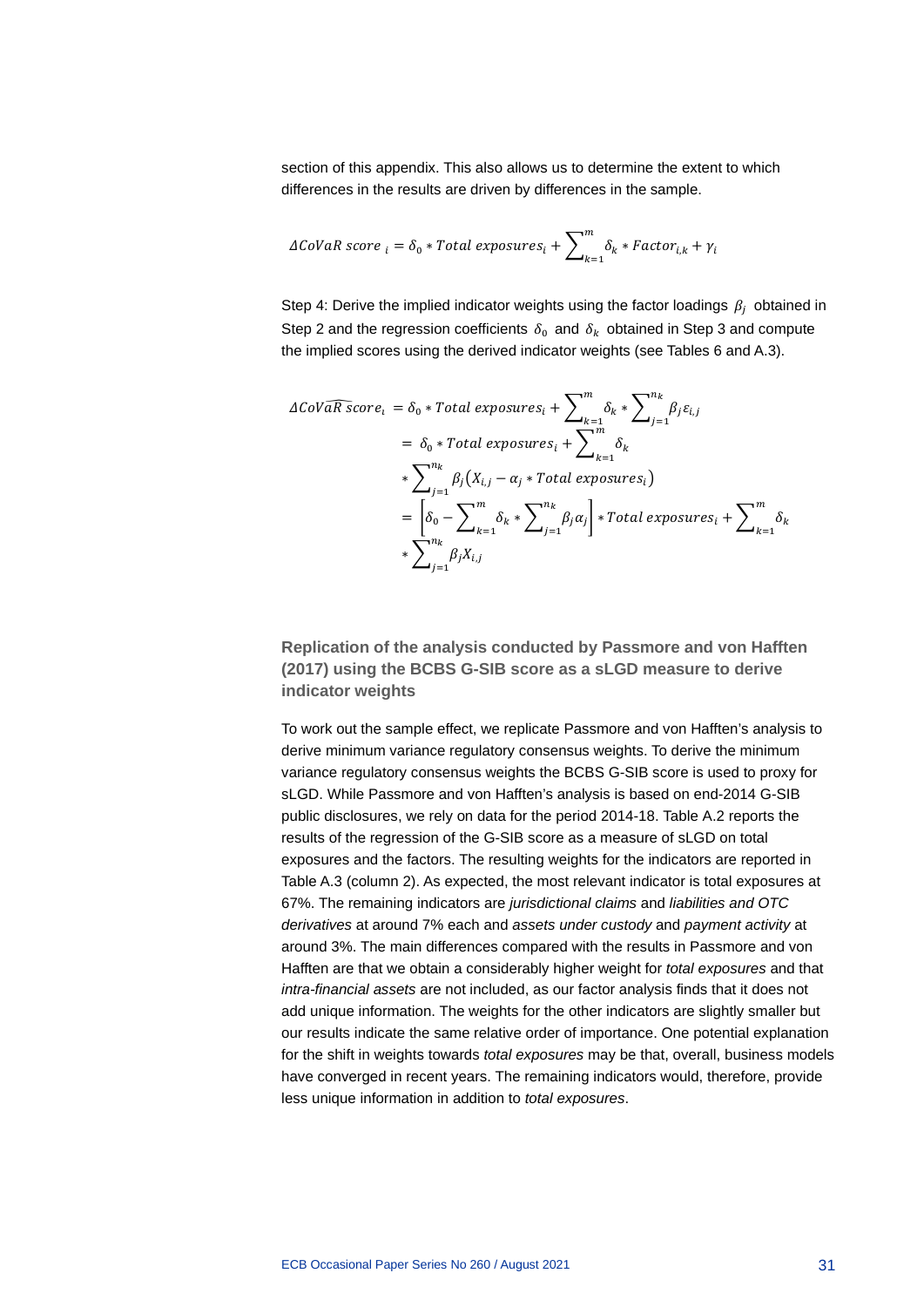### **Table A.2**

Regression of G-SIB and ΔCoVaR score on total exposures and factors

|                                                                 | <b>G-SIB score</b> | <b>ACoVaR</b> score | <b>G-SIB score</b> | <b>ACoVaR</b> score       |  |  |
|-----------------------------------------------------------------|--------------------|---------------------|--------------------|---------------------------|--|--|
|                                                                 | (1)                | (2)                 | (3)                | (4)                       |  |  |
| <b>Total exposures</b>                                          | $0.865***$         | $-0.0261$           | $1.058***$         | $0.0658*$                 |  |  |
|                                                                 | (53.12)            | $(-0.82)$           | (47.22)            | (1.84)                    |  |  |
| Factor 1                                                        | $0.220***$         | $0.0677***$         | $0.218***$         | $0.0504**$                |  |  |
|                                                                 | (18.36)            | (3.06)              | (17.79)            | (2.41)                    |  |  |
| <b>Factor 2</b>                                                 | $0.225***$         | $0.109***$          | $0.226***$         | $0.107***$                |  |  |
|                                                                 | (18.08)            | (4.65)              | (15.46)            | (4.08)                    |  |  |
| Factor 3                                                        | $0.0833***$        | $0.0260***$         | $0.0833***$        | $0.0253***$               |  |  |
|                                                                 | (6.56)             | (3.17)              | (6.57)             | (2.95)                    |  |  |
| <b>Constant</b>                                                 | $14.19***$         | $150.8***$          | $-3.665$           | $142.4***$                |  |  |
|                                                                 | (6.51)             | (21.73)             | $(-1.42)$          | (19.56)                   |  |  |
| <b>Adjusted R-sq.</b>                                           | 0.984              | 0.226               | 0.984              | 0.153                     |  |  |
| <b>Observations</b>                                             | 379                | 332                 | 364                | 317                       |  |  |
| <b>Sample</b>                                                   | Full sample        |                     |                    | <b>Excluding outliers</b> |  |  |
| t statistics in parentheses, * $p<0.1$ ** $p<0.05$ *** $p<0.01$ |                    |                     |                    |                           |  |  |

### **Table A.3**

Indicator weights estimated using factor analysis

| <b>Indicator</b>                        | <b>Current weight</b><br>(1) | <b>G-SIB score sLGD</b><br>(2) | <b>Market-based sLGD</b><br>(3) |
|-----------------------------------------|------------------------------|--------------------------------|---------------------------------|
| <b>Total exposures</b>                  | 20                           | 66.7                           | 26.5                            |
| <b>Intra-financial assets</b>           | 6.7                          | $\overline{a}$                 |                                 |
| <b>Intra-financial liabilities</b>      | 6.7                          |                                |                                 |
| <b>Securities outstanding</b>           | 6.7                          |                                |                                 |
| <b>Payment activity</b>                 | 6.7                          | 2.6                            | 5.0                             |
| <b>Assets under custody</b>             | 6.7                          | 2.7                            | 5.2                             |
| <b>Underwriting activity</b>            | 6.7                          | 7.0                            | 10.3                            |
| <b>OTC</b> derivatives                  | 6.7                          | 6.8                            | 10.0                            |
| <b>Trading/AFS securities</b>           | 6.7                          |                                |                                 |
| <b>Level 3 assets</b>                   | 6.7                          | ٠                              |                                 |
| <b>Cross-jurisdictional claims</b>      | 10                           | 7.1                            | 21.5                            |
| <b>Cross-jurisdictional liabilities</b> | 10                           | 7.1                            | 21.5                            |

Notes: BCBS (2013) and own calculation, excluding outliers.